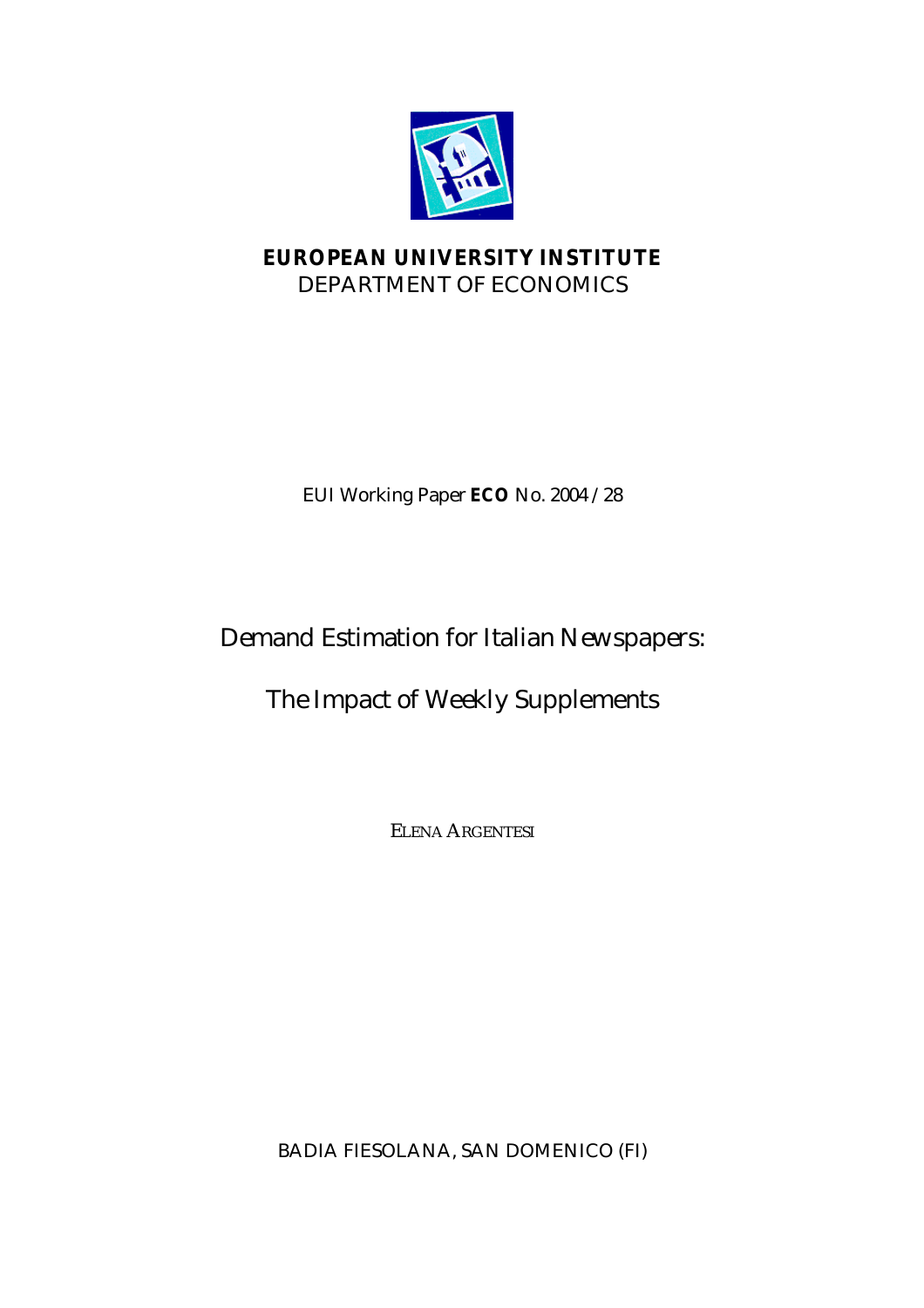All rights reserved. No part of this paper may be reproduced in any form Without permission of the author(s).

> ©2004 Elena Argentesi Published in Italy in November 2004 European University Institute Badia Fiesolana I-50016 San Domenico (FI) Italy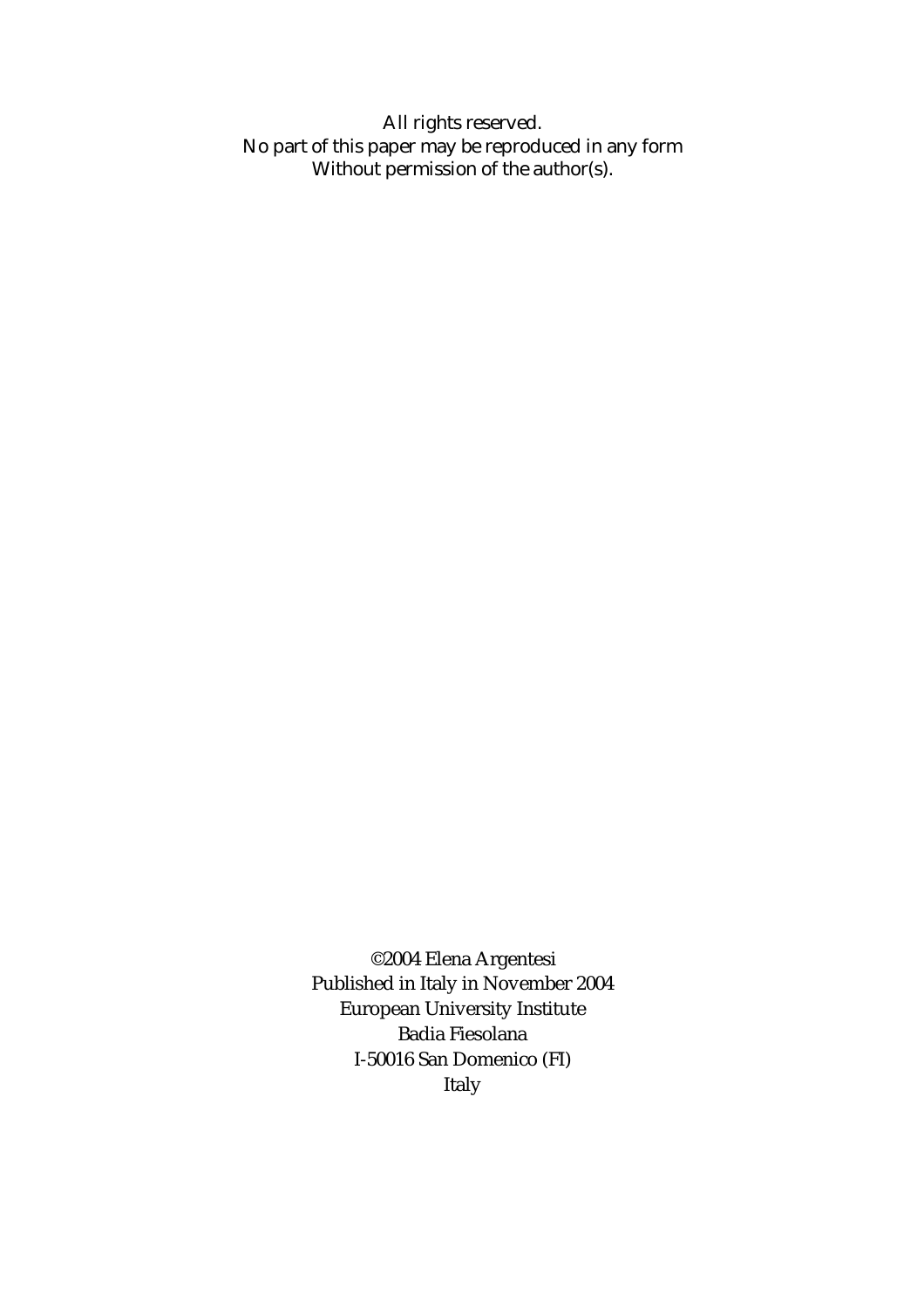## Demand Estimation for Italian Newspapers: The Impact of Weekly Supplements<sup>∗</sup>

Elena Argentesi†

European University Institute and University of Bologna

October 2004

#### Abstract

This paper looks at a form of non-price competition that has taken place in the Italian newspaper market, whereby weekly supplements are sold with the newspaper at a higher price. I estimate the impact of this selling strategy using a logit and a nested logit model of demand on a panel of Italian newspapers. I show that supplements increase the readership both in the weekday of issue and in the average weekday. This suggests that supplements are a way to attract new readers for the newspaper. This promotional effect is due both to business stealing and to market expansion.

<sup>∗</sup>I would like to thank Massimo Motta for his continuous guidance and support and Andrea Ichino for very useful advice especially on the econometric part. I am also grateful to Simon Anderson, Pedro Barros, Renata Bottazzi, Marc Ivaldi, Ulrich Kaiser, Paul Seabright, Margaret Slade, Frode Steen, Frank Verboven, and seminar participants at EUI, EARIE 2003 (Helsinki), the Workshop on Media Economics (Bergen), EEA 2004 (Madrid) and the Fifth CEPR Conference in Applied Industrial Organisation (Hydra) for very helpful discussions and suggestions. The data set I use in this paper was built together with Lapo Filistrucchi, to whom I am also indebted for many suggestions. Part of this work was done while I was visiting the University of Toulouse.

<sup>†</sup>Department of Economics, University of Bologna, Piazza Scaravilli 2, 40126 Bologna (Italy). Email: argentesi@economia.unibo.it. Tel. +39-051-2098661. Fax. +39-051-2098040.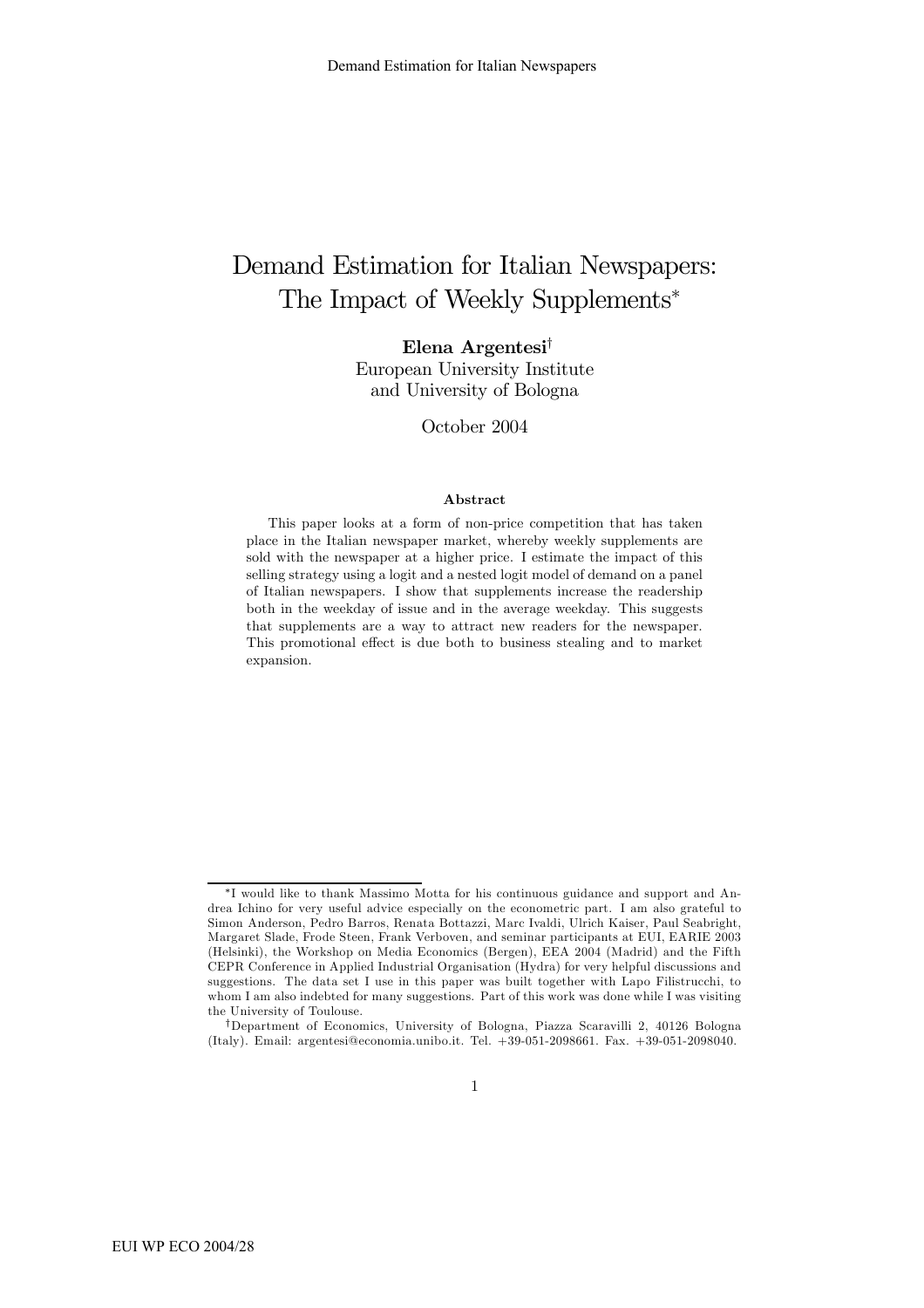### 1 Introduction

The Italian newspaper market has always been characterized by a low level of price competition, both at the national and at the local level. This is partly due to the fact that until the end of the Eighties prices of newspapers were regulated, and were therefore uniform across newspapers. Even afterwards, however, there did not seem to be a strong competition in prices, since prices have had a quite stable pattern and price increases have always been quite simultaneous across newspapers. However, starting from the end of the Eighties, new forms of non-price competition have taken place. In particular, the practice of selling supplements and inserts together with newspapers has become increasingly widespread. The success of this practice is proved by the fact that, according to a recent survey conducted by Censis, 36,5% of the people declare that they buy a newspaper for the supplements it contains.<sup>1</sup> This so-called "supplements" war" has had an important impact on the structure of competitive interactions in this market. In this paper I will test the empirical relevance of this phenomenon by estimating a model of newspapers demand on a panel of national Italian newspapers.

Typically, different types of supplements are packaged with the newspaper in different days of the week. In addition to these weekly supplements, there are other occasional initiatives, such as language courses, encyclopedias released over a number of issues, guides to business and investment, games with prizes (like Bingo or lotteries), books, cassettes and so on. These types of supplements and inserts differ not only for their content, but also for the selling strategy adopted: some of them are provided with the newspaper for free, others are sold as a package with the newspaper at a higher price, others can be purchased optionally at an additional fee.

While the promotional feature of free supplements like inserts with specialized information (travels, music, business, etc.), guides and games is evident, $2^2$ it is more of a puzzle to understand the rationale of the pricing strategy used for weekly supplements, which are sold as a package with the newspaper at a higher price.<sup>3</sup> If indeed the introduction of a supplement could attract some readers that would not buy the newspaper otherwise, the fact of bundling it with the newspaper and sell it at a price which is higher than the usual price may discourage part of the established readership.

I argue that this bundling strategy can be seen as a promotional device:

<sup>&</sup>lt;sup>1</sup>This figure is provided in CENSIS,  $2001$ .

<sup>2</sup> Inserts with specialized information (travels, music, business, etc.) seem to be aimed at integrating and enriching the editorial content of the newspaper, and therefore at making it more valuable to readers. Encyclopedias and guides are probably aimed at inducing individuals that would buy the newspaper only occasionally or never to purchase it regularly during a certain period in order to collect all the installments. Therefore the promotional feature seems to be the prevailing one, given also that these initiatives are largely unrelated with the editorial content of the newspaper. As for games with prizes, they were very successful in increasing sales, and therefore very effective as a promotional device.

<sup>3</sup>The order of magnitude of the price increase of the newspaper in the day of issue of the magazine was of 25% in the first phase, and up to 50% subsequently.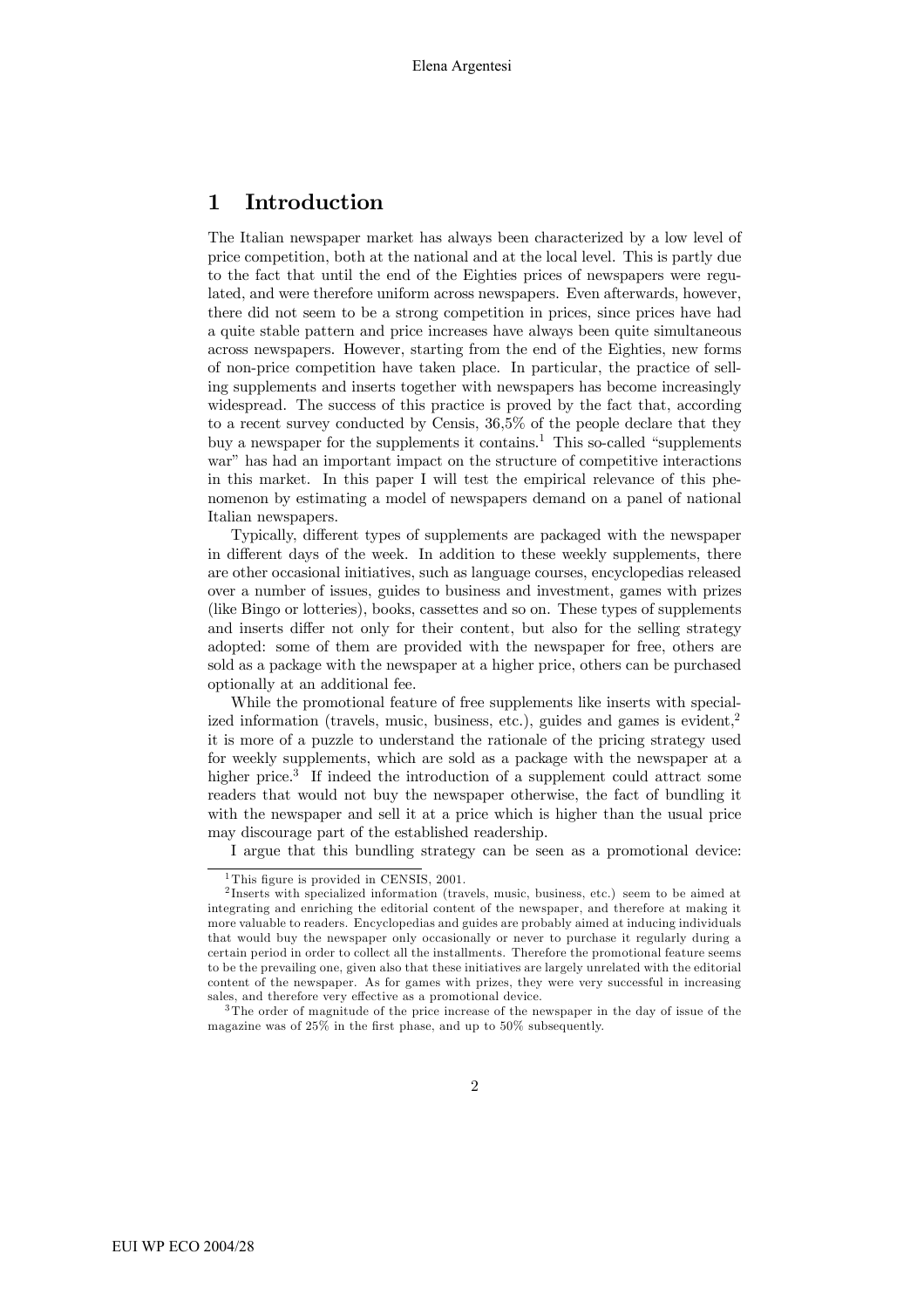people who would not buy the newspaper do indeed purchase it because they are attracted by the supplement. Then, because of the implicit learning costs of reading a newspaper (which might consist in the fact of getting to know where to find the different types of news, of getting used to the format, to the position of the different sections and more generally to the editorial line of a newspaper), the new readers attracted by the supplement might continue to purchase that newspaper afterwards, increasing in this way its readership. Therefore bundling would be a way in which the publishers try to extend the group of readers for the newspaper by providing an almost unrelated product capable of attracting new customers that would not purchase that newspaper otherwise. In order to formalise this idea, in Appendix 3 I provide a numerical example showing how bundling can be used as a promotional device.4

In an oligopolistic setting, this idea could be reinterpreted in terms of switching costs: being captured because of the bundling device, consumers become more reluctant to patronize another firm. Therefore, once a publisher has managed to induce new consumers to buy its newspaper, it will enjoy some brand loyalty that will reinforce its market power.

This idea differs from the traditional explanations for commodity bundling that have been provided in the economic literature. The most common explanation for bundling is price discrimination: loosely speaking, selling two products as a package would increase monopoly profits by allowing to implicitly charge different prices for different goods to consumers with different reservation values for the two goods. This idea was first expressed by Stigler (1968), articulated through numerous examples in a widely cited work by Adams and Yellen (1976), and generalized by Schmalensee (1984) and McAfee, McMillan and Whinston (1989).

My alternative explanation does not rely on the existence of static price discrimination reasons for bundling. More precisely, bundling may be profitable as a promotional device even in the case it was not profitable as a price discrimination device in the short run (see Appendix 3). The publisher of a newspaper may indeed decide to bundle the newspaper with the supplement in one period instead of pricing them independently (even though the latter strategy would be more profitable in the short run) if it expects to attract new readers for the newspaper and therefore to gain more profits in following periods. Therefore bundling could be seen as an optimal price discrimination device in the long run.

An interesting issue is also why the newspapers prefer to sell the newspaper and the supplement only as a bundle and do not give instead the possibility of buying the newspaper alone, which means that they adopt a pure bundling strategy instead of a mixed bundling strategy. In the above mentioned literature on bundling it is usually argued that mixed bundling is a superior strategy because it is a more flexible tool of price discrimination. However, Anderson and Leruth (1993) show that in an oligopolistic setting mixed bundling may not

<sup>&</sup>lt;sup>4</sup> Another possible reason behind the introduction of magazines might be advertising revenues. However, this is explanation is not at odds with the one proposed in this paper, as the two could well coexist.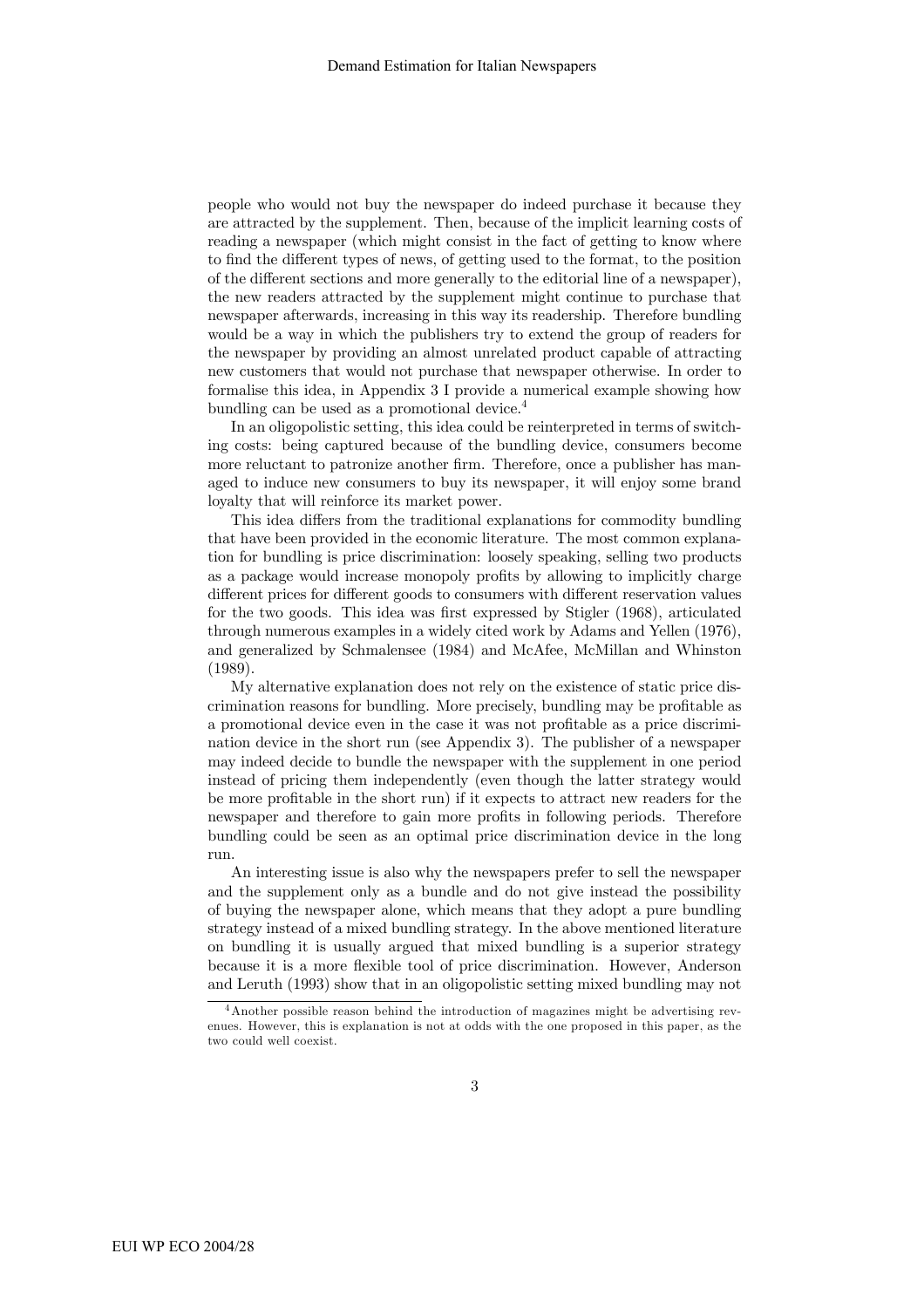be optimal because it entails competition on many fronts or products. In the example of Appendix 3 I also provide an example where pure bundling might be more profitable than mixed bundling. This is due to the fact that by allowing also to buy the newspaper alone the newspaper firm would lose profits on the supplement because some readers would not buy the bundle anymore.

The econometric task amounts to understanding the impact of supplements on newspapers' circulation and in particular to testing the hypothesis that bundling may be used as a promotional device. I estimate the impact of supplements using a logit choice model of demand on a panel of the four biggest newspapers in Italy from 1976 to 2000, which is based on a data set that I built at the European University Institute. I compare the result obtained using the multinomial logit model with the one obtained under an alternative specification, namely a nested logit model. The latter assumes that consumers first decide whether to purchase a newspaper or not and then choose among the existing newspapers (which constitute a nest).

I show that the supplements have a positive impact not only on circulation in the day of issue, but also on the own average circulation, which means that there has been a promotional (or spillover) effect. I then address the issue of whether this promotional effect comes from market expansion or from business stealing by computing the marginal effect of the introduction of supplements on other newspapers' circulation and on the outside good. The relative magnitude of these two effects depends on the model adopted: in the multinomial logit model the market expansion effect dominates over the business stealing effect, suggesting that the effect of magazine introduction was to attract new readers rather than stealing readers to each other (at least for the newspapers considered). However, in the nested logit specification, which takes into account the fact that a reader of a newspaper is more likely to substitute with another similar newspaper than with the outside good (i.e. buying no newspapers at all), the business stealing effect is more important than in the logit case, and is even bigger in terms of copies than the market expansion effect.

My work is related to the empirical literature on the estimation of demand with differentiated products<sup>5</sup> and in particular to Kaiser  $(2003)$ , who analyzes the impact of the introduction of websites on German women magazines and to Petrin (2002), who examines the effects of the introduction of new products (with an application to minivans) using a random-coefficients model of demand.

This paper is also related to the recent empirical work on bundling, namely to Crawford (2001) and Gandal et al. (2003). These papers analyse the price discrimination explanation for bundling by estimating the correlation of consumer valuations (which should be negative in order for this explanation to work), whereas I test a different explanation, namely that bundling can be a promotional device (or long-run price discrimination device).

The paper is organized as follows. In Section 2 I describe the data set used, present some descriptive statistics, and provide illustrative evidence of the effect

<sup>&</sup>lt;sup>5</sup>For a discussion of the estimation issues of the Logit model and its applications see Werden et al. (1996).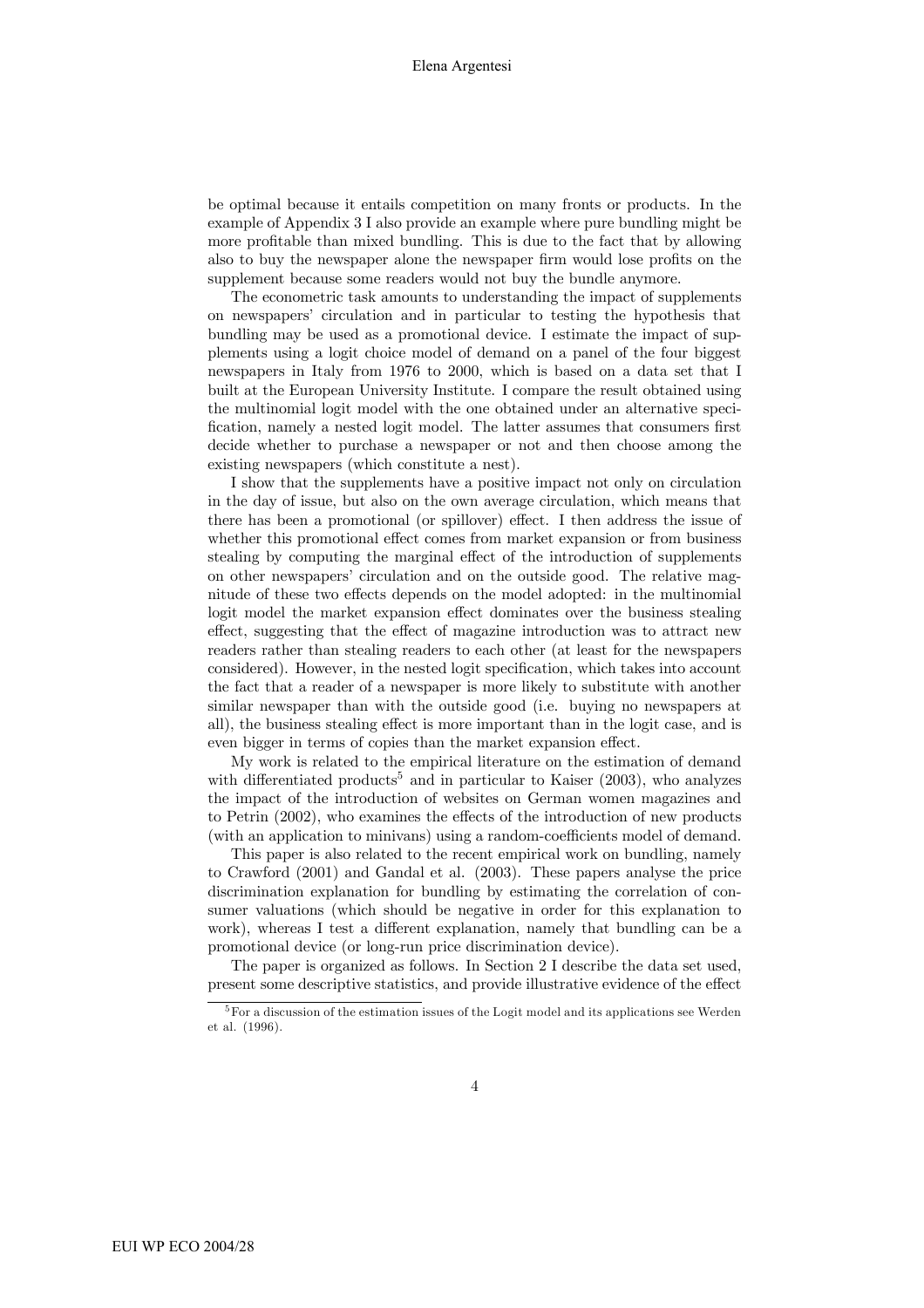of interest. Sections 3 and 4 discuss the empirical methodology and the related estimation issues respectively. Results are presented in Section 5. In Section 6 I show additional results on the magnitude of the business stealing effect and of the market enlargement effect. Section 7 concludes and discusses directions for future research. The Appendix contains a description of the data set, tables and figures, and a numerical example motivating my theoretical hypothesis.

#### 2 Data

I perform the analysis using a data set which is mainly based on the data collected by the Associazione Diffusione Stampa (ADS). The ADS data set covers the majority of Italian newspapers and magazines and provides therefore a quite complete picture of this market over the last  $25 \text{ years.}^6$ 

I restrict my analysis to the national newspapers of general information. This market seems to be distinguishable both from the market of business newspapers and from that of sport newspapers. Moreover, the national newspapers of general information seem to belong to a different market than local newspapers, which mainly cover local news and are therefore directed to a different kind of readership.7

Among the national newspapers of general information, the two leading ones in terms of circulation are Repubblica and Corriere della Sera, while La Stampa has a lower market share and  $\bar{I}l$  Giornale is well below La Stampa.<sup>8</sup>,<sup>9</sup> There is also a fringe of smaller newspapers which account for less than 10% of the market of national newspapers of general information, and therefore I choose to disregard them in the present analysis.

The series of monthly average daily printed copies for the four newspapers considered are presented in Figure 1 in the Appendix 2. Among these, only Il Giornale has never had any weekly magazine. Corriere della Sera and Repubblica started to introduce regular weekly magazines from 1987, respectively Sette on Saturdays from September 1987 (moved to Thursday from November 1992) and Venerdì on Fridays from October 1987.<sup>10</sup> In 1996, they both started to issue also a magazine for women (Corriere della Sera in March and Repubblica in May). La Stampa introduced a weekly magazine of general information

 $6$ For a complete description of the data available, see the Appendix 1.

<sup>7</sup>These distinctions have been made clear by the Italian competition authority in several occasions (see for example the case 3354/95 Ballarino vs. Grandi Quotidiani).

<sup>&</sup>lt;sup>8</sup>If we consider these four newspapers as belonging to a single market, Corriere della Sera would have a market share of 36% in terms of circulation, Repubblica 32%, La Stampa 20% and Il Giornale 12% (as of year 2000).

<sup>9</sup>Other national newspapers which were or are politically-oriented (controlled directly or indirectly by political parties) had in the past periods of very high circulation (e.g.  $L'Unit\dot{a}$ , the newspaper of the left-wing party). Unfortunately, the political newspapers are not present (at least not continuosly) in the ADS database.

 $10$ There is a number of other magazines and inserts that are distributed with the newspaper for free, many of which are not issued on a continuative basis or are only issued in some areas. Given the huge number and variety of these supplements, it is not possible to account for all of them. Here I only consider the supplements that are sold with the newspaper at an additional price.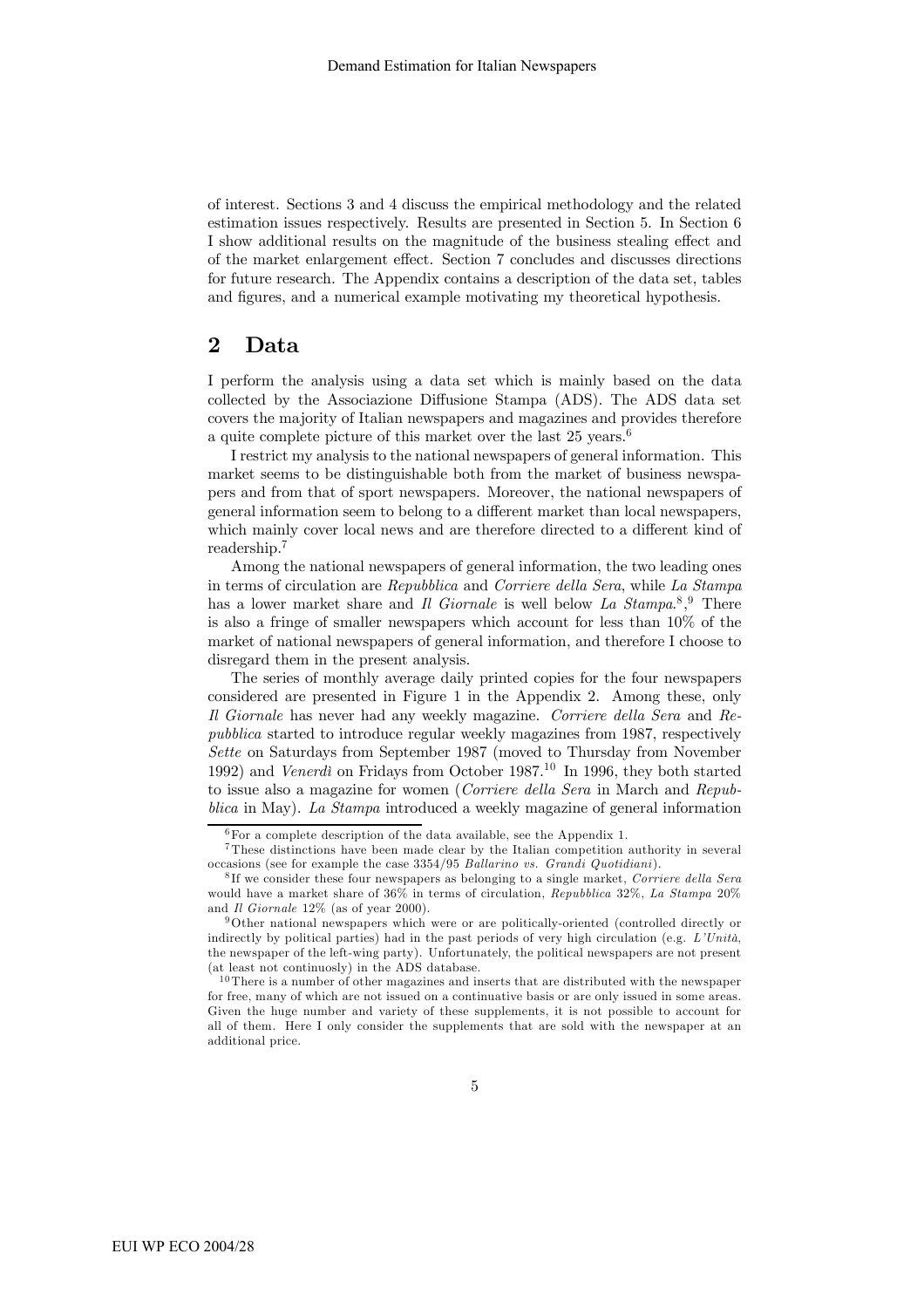similar to the one of the two other competitors (*Specchio*) only from January 1996 and, after four years in which it was sold at a charge together with the newspaper, it started to be distributed for free in September 2000. Table 1 below summarizes the dates of first issue of each magazine and the corresponding weekday. Figure 2 in the Appendix 2 shows the series of prices of newspapers with and without the magazines of general information.

|                                         | Corriere          | Repubblica       | La Stampa   |
|-----------------------------------------|-------------------|------------------|-------------|
| General magazine $\vert$ Sat. from 9/87 |                   | Fri. $10/87$     | Sat. $1/96$ |
|                                         | Thu. from $11/92$ |                  |             |
| Women magazine                          | Sat. from $3/96$  | Tue. from $5/96$ |             |

Table 1: Dates of first issue of magazines

#### 2.1 Illustrative evidence on the effect of supplements

A preliminary descriptive analysis on the data series of monthly average printed copies in the weekday of issue of the respective magazines for Repubblica, Corriere della Sera and La Stampa (the newspapers which introduced a weekly supplement) seems to suggest that at least for the first two newspapers the supplements were very successful, meaning that in the weekday of issue the sales have increased (of course the effect varies over time). Figure 3 shows the daily average number of copies printed on Fridays in each month for the whole period. The dark line represents the Fridays in the absence of the magazine, whereas the light line is the number of printed copies of the magazine sold together with the newspaper.<sup>11</sup> The graph seems to suggest that the introduction of *Venerdì* had a relevant and positive impact on the number of printed copies of Repubblica on Fridays.

Figures 4 and 5 show the series for average printed copies on Saturday and on Thursday for Corriere della Sera. As to the period in which Sette was issued on Saturday, it seems to have increased the printed copies both with respect to the previous period and with respect to the times in which the newspaper was sold alone. Moreover, its impact seems greater when it was sold on Thursday (see Figure 5). One possible explanation for this is that, given that this supplement is very similar in contents and format to Venerdì (and they both provide a weekly guide to TV programs and to the main events of the following week), the fact of issuing one day before the other gives a competitive advantage that is reflected in a higher number of copies sold. As far as the women magazine is concerned, this magazine, after a peak in the first months, does not seem to have affected the trend of Corriere della Sera in a very strong way.

Figure 6 shows the average printed copies on Saturday for La Stampa before and after the introduction of the magazine Specchio. After a huge peak in the

 $11$  From October 1987, that is from the introduction of *Venerdi*, the Friday issue of the newspaper started to be filed separately by ADS, because it contained also the magazine. It was filed together with the other days of the week only when, for some reason (holidays, strikes) the newspaper was issued without the magazine.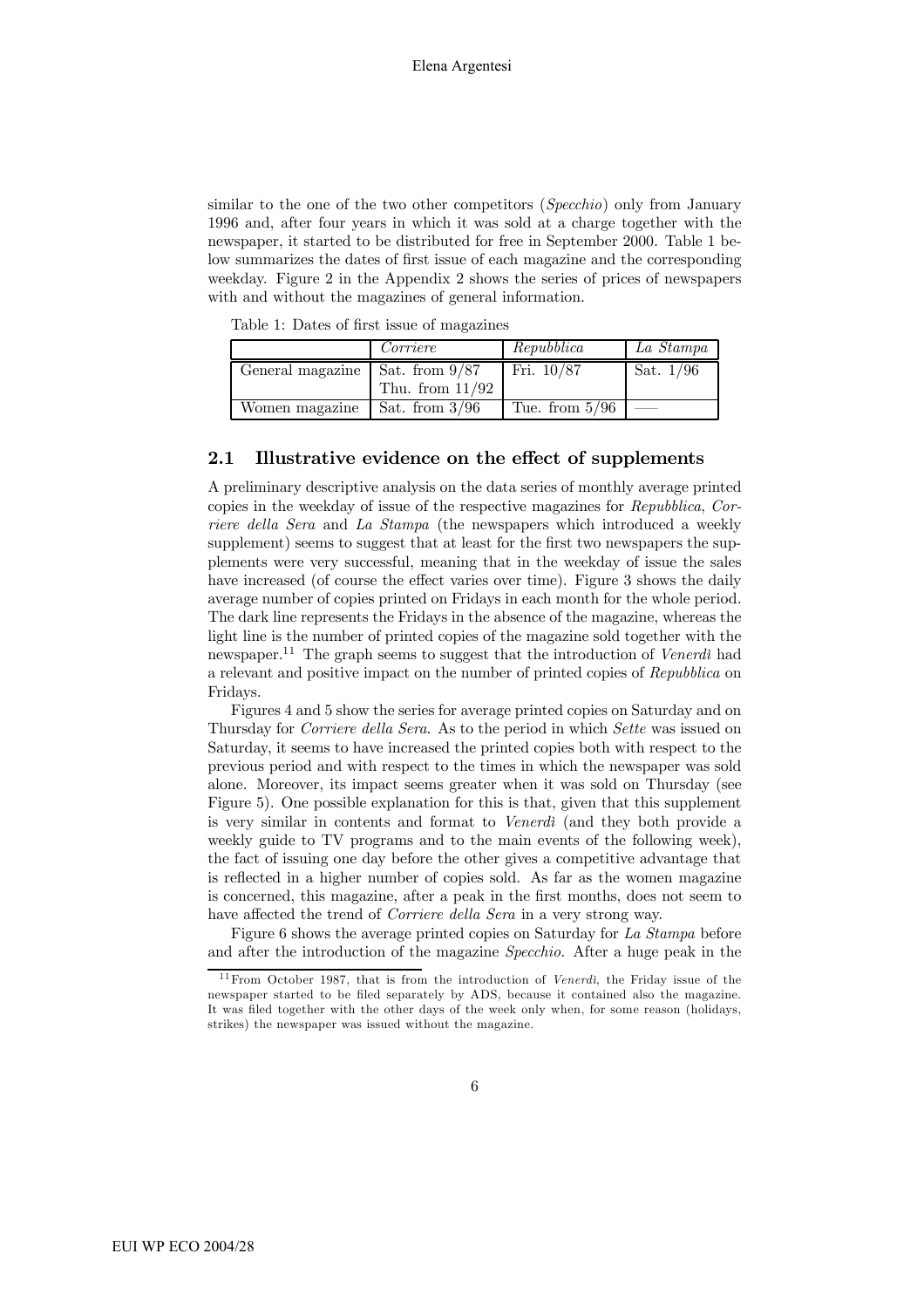first few months, circulation does not seem to have significantly increased after the introduction of the magazine.

Despite the fact that the tables seem to suggest that there has been a positive effect of the introduction of the supplement on the sales of the newspaper in the day of issue, one could reasonably argue that there might be other reasons for this observed increase in the number of printed copies. For instance, it could be that the overall number of printed copies of the newspaper has increased, and therefore the increase does not involve that day only. Alternatively, it may be that the sales of all newspapers, and not only the sales of the newspaper under consideration, have increased in that day. Therefore, in order to isolate the effect of the supplement, ideally we would like to know what would have happened to the number of copies had the supplement not been introduced. A first indication can be obtained by comparing the number of copies when the newspaper was sold with the supplement with the number of copies when the newspaper was sold alone, as we did in Figures 3-6. Unfortunately, the number of observations for the times in which the newspaper was sold alone is very little, and does not allow to make a full comparison.

One possible way to deal with this problem is to compare what happens to the number of copies printed in the day of issue of the supplement with the number of copies printed in another day by the same newspaper (or in the same day by another newspaper), which is assumed to be representative of what would have happened had the supplement not been introduced. This is reminiscent of the Differences-in-Differences strategy used in the empirical literature to estimate causal effects in panel data (see for instance Card and Sullivan, 1988, and Card, 1990).

For the moment, let us focus on the case of Il Venerdì of Repubblica (I have replicated the same type of analysis also for the supplements of *Corriere* della Sera and La Stampa and their results are briefly discussed below). In order to identify the causal effect of the supplement on Friday copies, we will compare what happened to the number of copies printed by Repubblica with what happened to the number of copies of other comparable newspapers (for the reasons explained above, I will use Corriere della Sera, La Stampa and Il Giornale), which are used as a proxy of what would have happened to Repubblica absent the supplement.

In order to be able to take what happened to the copies sold on Fridays by the other newspapers as a proxy of what would have happened to Friday sales of Repubblica had it not introduced the supplement, we have to assume that the impact of the supplement would have been the same for every other newspaper. In other words, in the Differences-in-Differences exercise, we have to assume that there is no specific effect of the supplement on Repubblica. This identifying assumption cannot of course be tested because the introduction of that particular supplement only took place in that newspaper.

In our setting, there is an additional assumption to be made, namely that the issue of the supplement in one newspaper does not influence the sales of the other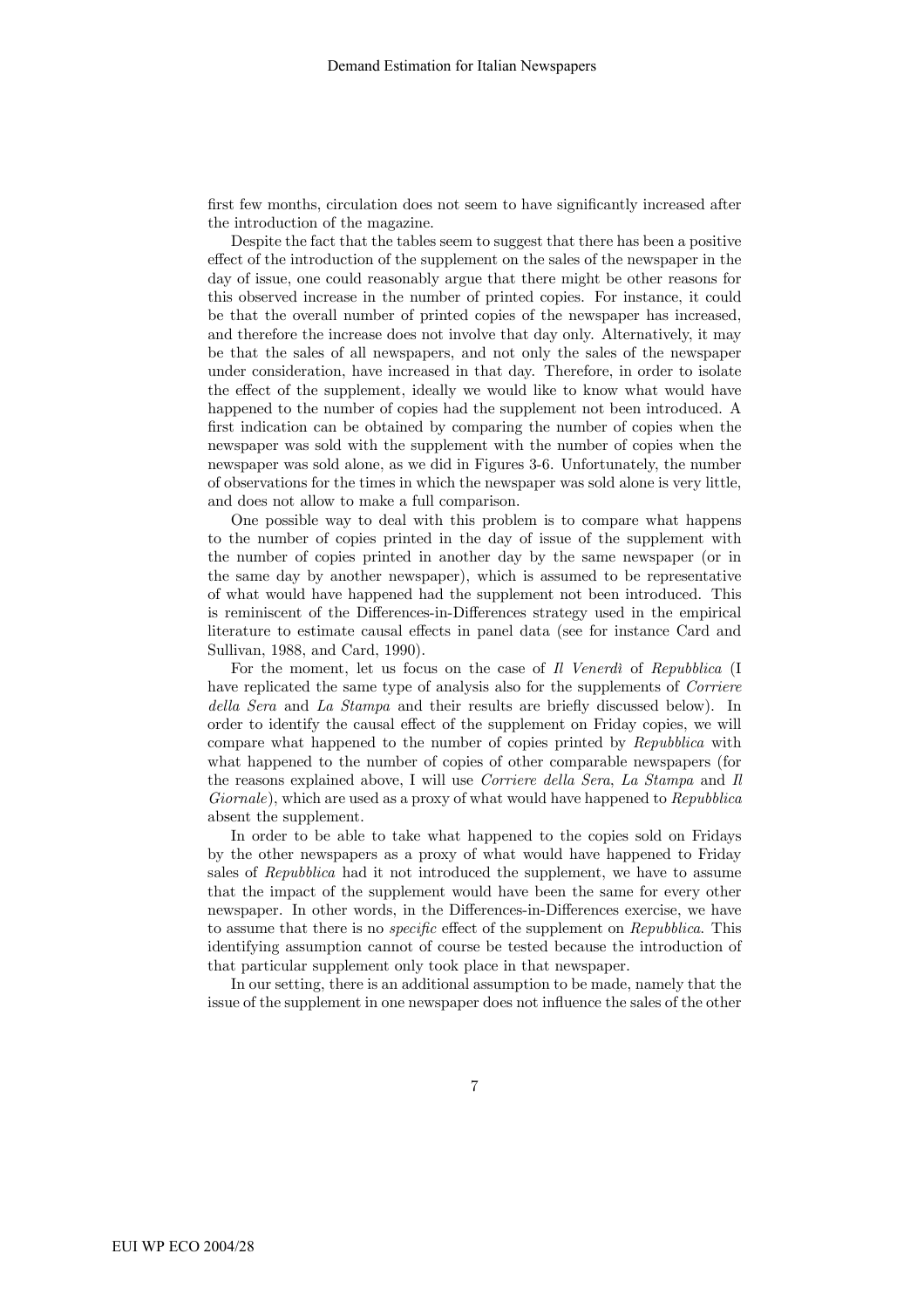newspapers.12 Of course, this is quite a strong assumption in this context where we have competing newspapers. This is one of the reasons why the evidence presented in this section should be only taken as illustrative. However, this preliminary exercise is useful to get an idea of the effect of interest by looking at the data. We will then investigate the impact of supplements and the issue of business stealing in the context of the structural model in the next section.

If the assumptions discussed above hold, we can identify the causal effect of Venerdì of Repubblica on the weekday of issue by computing the difference between the number of printed copies of Friday of Repubblica the month before and the month after the introduction of the supplement, and then subtract the difference between the number of printed copies of Friday of the three other newspapers before and after. Results of this exercise are in Table 7. We observe that the causal effect identified in this way seems to be very strong just after the introduction of the supplement (there is a big jump in correspondence of the introduction of the supplement) and then remains mostly positive for many years until mid-Nineties, when it becomes negative.<sup>13</sup>,<sup>14</sup> The magnitude of this impact is even stronger than it appears at first sight, because we have to take into account that in the months just before the introduction of the magazine the circulation of the newspaper had already grown a lot (probably because of the effect of "Portfolio", a game like Bingo). Therefore the introduction of the supplement seems to have had a strong (and long-lasting) impact on the number of copies printed in the day of issue.

In order to disentangle the two differences (the difference for the Fridays of Repubblica before and after and the difference for the Fridays of the other newspapers before and after), I also plotted them separately (Table 8). From this table we can see that the number of copies on Friday experienced a sharp increase after the introduction of the supplement, and the difference with the month before the introduction started to be positive (and remained positive approximately until 1995). On the other hand, the same difference for the other newspapers increased steadily and started to be positive in 1998.

The same kind of exercise made with respect to other newspapers can be replicated by comparing the Friday copies of Repubblica with the copies printed in the other days by the same newspaper, which are therefore taken as a proxy for what would have happened on Friday had the supplement not been introduced. The same reasoning made above holds *mutatis mutandis*. In this setting the identifying assumption is that the effect of Venerdì of Repubblica would have been the same for any day of the week. The other underlying assumption is that

 $12$  This is not an issue if there is the possibility of taking as a comparison a reality which is not influenced by the phenomenon of interest, as it is the case in Card (1990) who compares what happened to the unemployment rate in Miami after the Mariel immigration with what happened in other comparable US cities (which therefore are not likely to be influenced by that migration wave).

<sup>&</sup>lt;sup>13</sup> In order to explain the initial success of the supplement, we should also consider that the introduction of these supplements is generally preceded by big promotional campaigns on the media.

 $^{14}\mathrm{The}$  drops in 1988 and 1989 correspond to months where the supplements was not issued due to strikes or other reasons.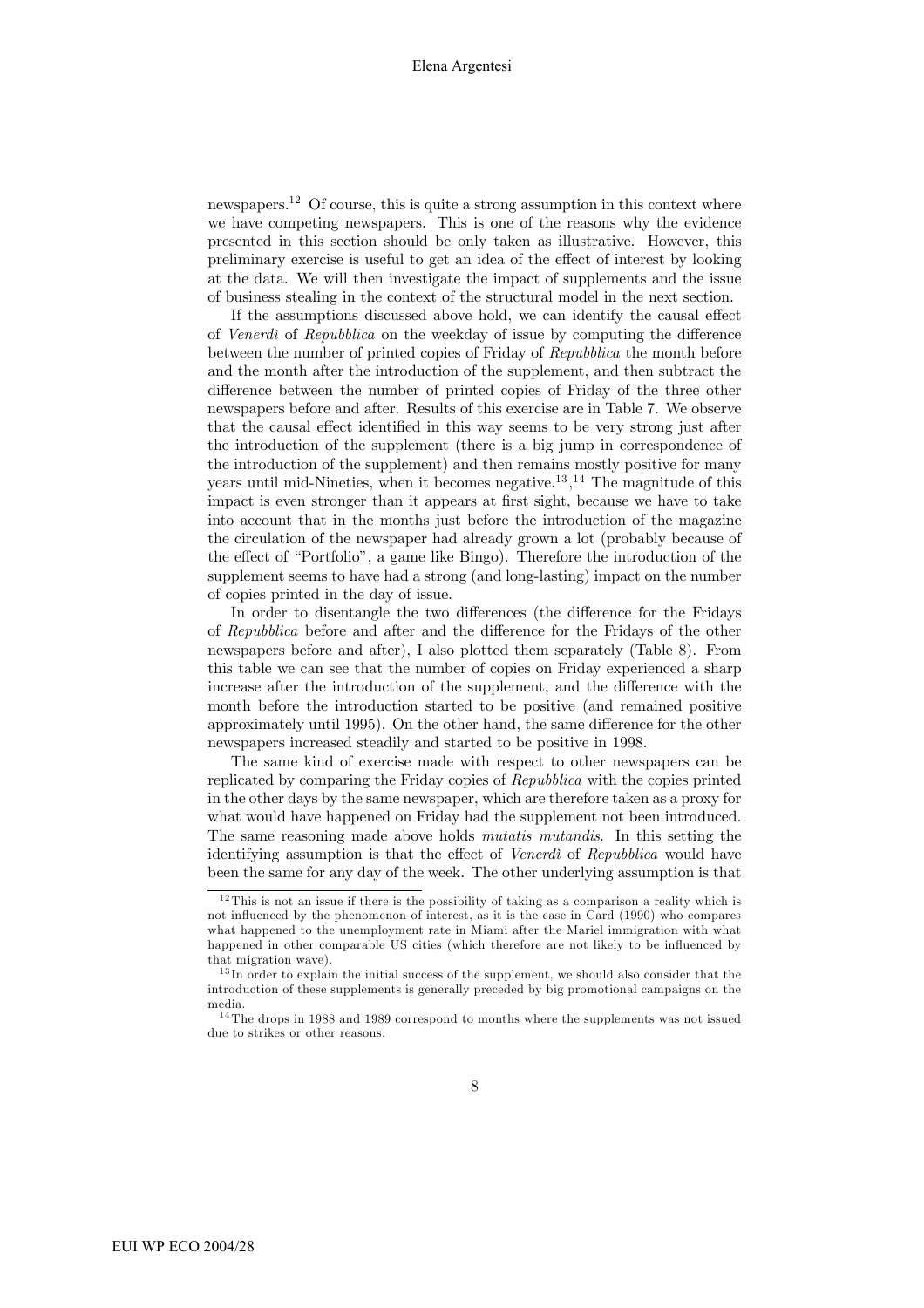the introduction of Friday has no effect on the other days, which is actually part of what we want to investigate. We will keep this assumption here and discuss it in more depth later.

The results of the Differences-in-Differences exercise with respect to the other days of the week are shown in Figure 9. This table suggests that the causal effect was positive and very high after the introduction of the supplement, and continued to be positive (even if with a non-monotonic trend) afterwards.

The evidence illustrated in this section seems to confirm the idea that the introduction of the supplement increased the circulation of the newspaper in the weekday in which the supplement is issued. A further issue is to determine whether this increase was to some extent spread over the other days of the week, supporting thus the hypothesis that the supplement had a spillover effect on other weekdays of the newspaper.

A first way to see the impact of Venerdì of Repubblica on the copies sold in the other days is by disaggregating the two differences in the Differencesin-Differences exercise with respect to the other days of the week (see Figure 10). Ideally we would expect to observe that the difference for Fridays after and before the introduction of the supplement decreases over time (because it is reasonable that after an initial boom of sales there is a progressive decline and stabilisation) and instead that the difference for the other days after and before the introduction of the supplement increases over time, meaning that the issue of a magazine on a certain day of the week has a positive externality (maybe delayed in time) on the other days of the week as well. However, it is not easy to isolate this effect because there are many other events that might have influenced the circulation of Repubblica on the other days, not last the introduction of similar supplements by other newspapers. Indeed, the trends of the series on Table 10 do not have a clearcut interpretation in this sense.

One possible way to deal with this issue is to compare the number of printed copies by Repubblica in the other days of the weeks except Friday with the corresponding number of the other newspapers. However, we should be aware of some problems when comparing the number of printed copies of Repubblica with that of the other comparable newspapers in order to derive implications about the impact of Venerdì of Repubblica on the copies sold in the other days of the week of Repubblica. First of all, as I said above, the introduction of Venerdì was almost simultaneous with that of Sette by Corriere della Sera and was eventually followed in by the introduction of other magazines which might have had a negative impact on the number of copies sold by Repubblica in other weekdays except Friday. Moreover, it is not easy to determine what is the delay with which the positive effect of *Venerdi* on Friday could have been spread to the other weekdays. Given these warnings, it may however be useful to make a Differences-in-Differences exercise between the average number of copies printed by Repubblica in all the weekdays except Friday and the average number of copies printed by the three other newspapers in all the weekdays except Friday. The results are shown in Table 11. The fact that the Differences-in-Differences is negative may partly be due to the fact that the sales of Repubblica had a sharp increase in the first months of 1987, which were also the ones just before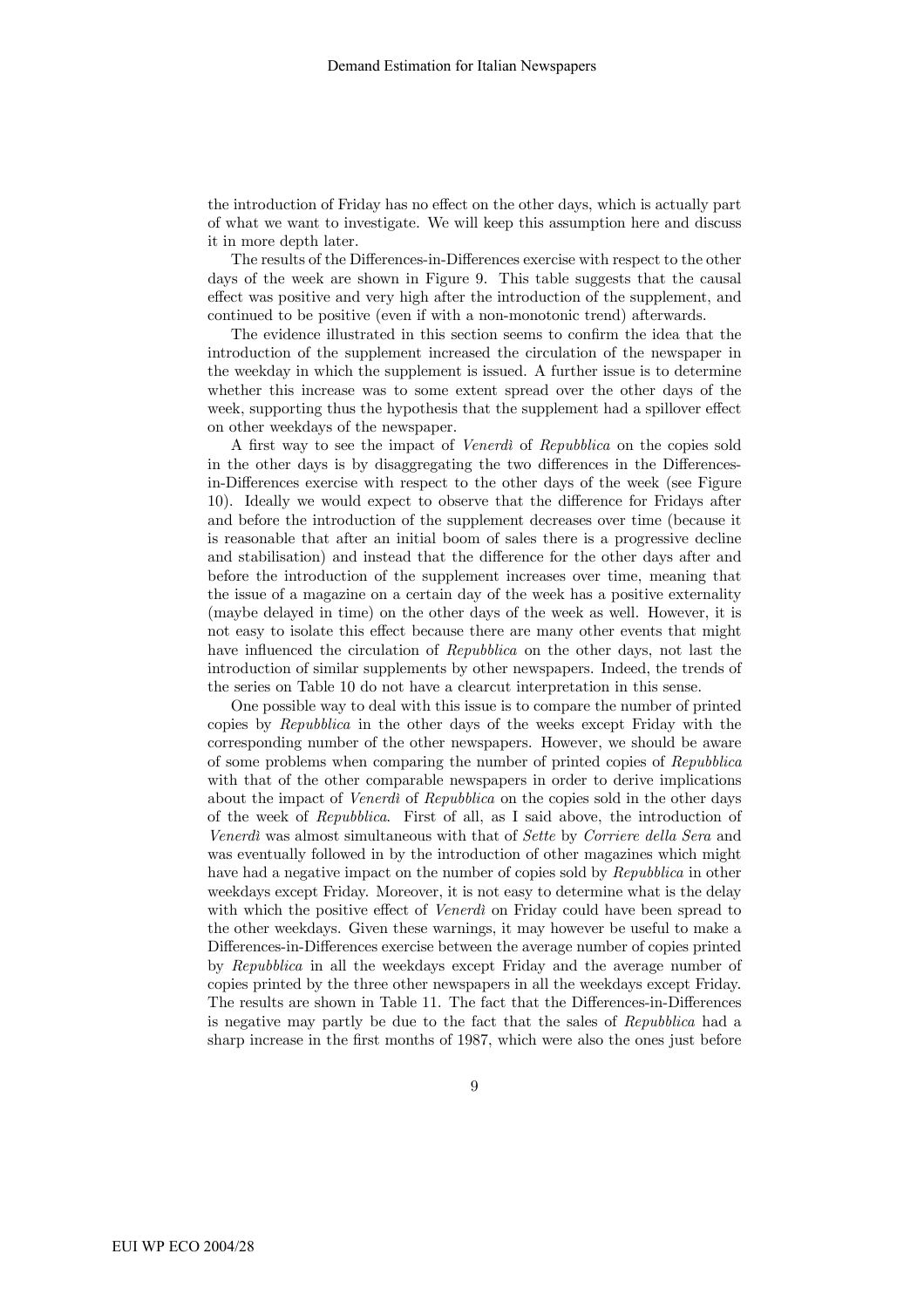the introduction of the magazine. Given that in that period we had a peak in the number of copies printed, it is not surprising that the difference between the number of copies sold after (and before) that period is negative. Therefore, even though it seems that the D-D is higher in the years after the introduction of the supplement (approximately until 1995), it would be difficult to conclude that there has been a positive effect of the supplement on the other days of the week.

However, the interpretation of this evidence does not provided clearcut results, and it may therefore be useful to do further work with these or other techniques in order to give support to the idea that the introduction of the supplement may have a positive impact on the sales of the other weekdays due to the fidelisation of readers.

Similar results are obtained for the case of *Corriere della Sera* and La  $Stampa.<sup>15</sup>$  As to La Stampa, the effect of the supplement on the weekday of issue, both with respect to other newspapers and other weekdays, seems to be very strong at the beginning, but with a sharp decrease after the first year. There is then a progressive decline until the year 2000, when the supplement started to be given for free. The effect on other weekdays is not clearly observable, but the same observations made in the case of Repubblica hold.

Also in the case of Corriere della Sera, there seem to be a strong effect on the weekday of issue, both with respect to other newspapers and other weekdays of the same newspaper. This effect seems to be stronger when the weekday of issue was moved from Saturday to Thursday (one day before the issue of the magazine of Repubblica!<sup>16</sup>). Here the effect on other weekdays seems to be stronger than for the two previous newspapers.

We now have to turn to an econometric analysis in order to correctly identify and measure the effects of interest controlling for other factors that may affect newspaper circulation.

#### 3 The structural model

In order to determine whether the magazine affected the circulation of the newspaper in the other days of the week and the circulation of the competing newspapers, I consider a framework that takes into account the determinants of the demand for newspapers.17 Therefore I estimate a differentiated product model of demand using the panel data on the average daily number of copies printed in each weekday of each month for Repubblica, Il Corriere della Sera, La Stampa, and  $\bar{I}l$  Giornale.<sup>18</sup> Under this approach, the magazine is considered as a quality

 $15$ These results are not included in the paper but are available upon request.

 $16$  Since these magazines also contain a TV guide for the incoming week, the "first-move advantage" can be an important element of success.

<sup>&</sup>lt;sup>17</sup>This framework could also be used for other types of analyses, like measurement of market power and merger analysis.

<sup>&</sup>lt;sup>18</sup>The data for the monthly average of daily copies by weekdays (e.g. the average number of copies of Mondays in March 1988) are available in this dataset only for the printed copies, and not for sales. I also replicated the analysis with the data on sales, and the results were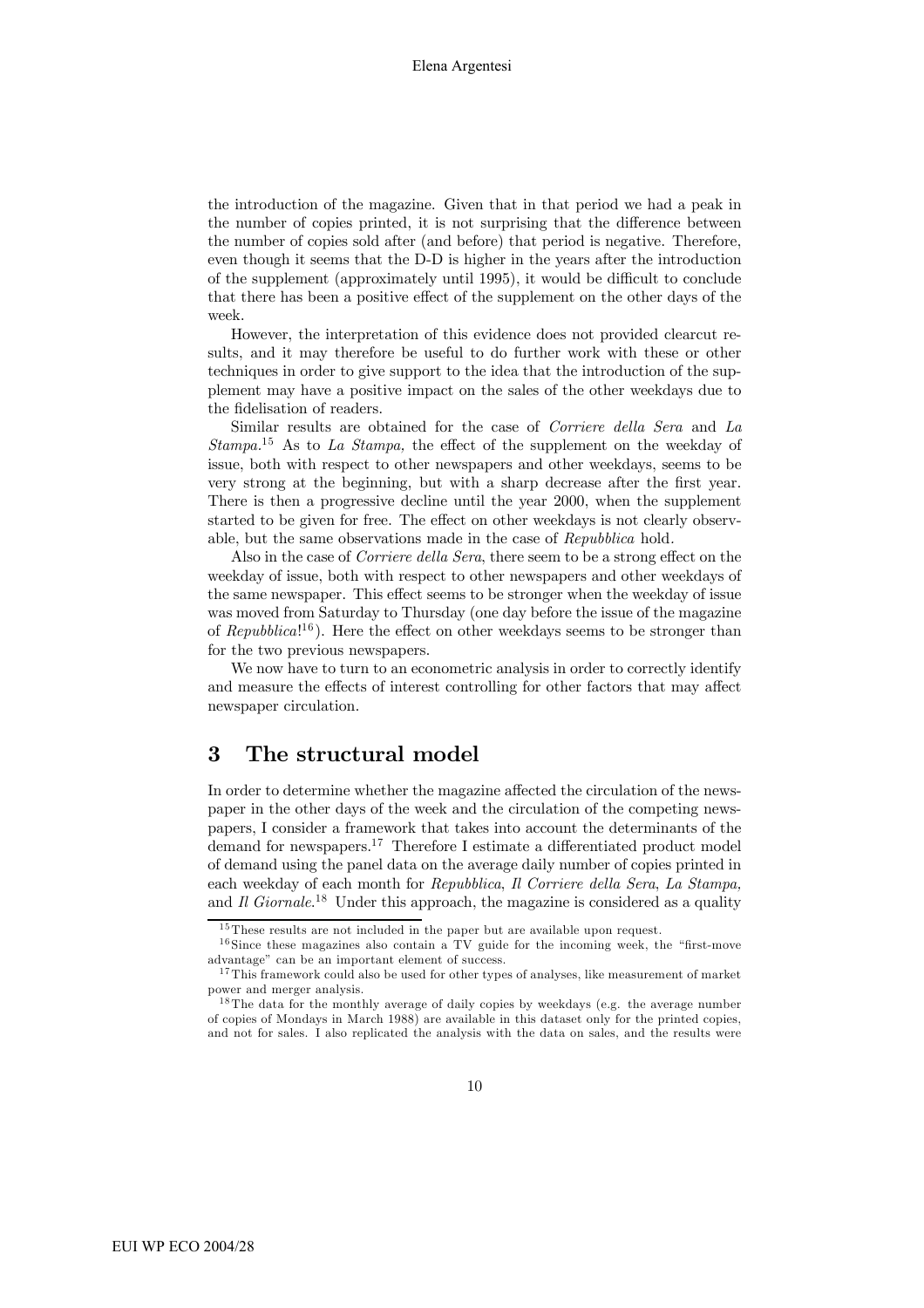characteristic of the newspaper, and its impact on demand is estimated using a multinomial logit model of product differentiation.

The utility of consumer i from purchasing product j at time  $t$  is a function of observed and unobserved characteristics ( $\mathbf{x}_{jt}$  and  $\xi_{it}$  respectively), price  $(p_{jt})$ , and unknown parameters. The following functional form is assumed:

$$
u_{ijt} = \mathbf{x}_{jt}\boldsymbol{\beta} + \alpha p_{jt} + \xi_{jt} + \epsilon_{ijt}
$$
 (1)

where  $\epsilon_{ijt}$  is an i.i.d. extreme-value distributed error term.

Notice that in this specification the vector of taste parameters  $\beta$  and the price coefficient  $\alpha$  are assumed to be constant across consumers. This assumption of the logit model has strong implications on the pattern of substitution among products. In particular, it implies that consumers substitute away in proportion to market shares regardless of the characteristics of the products. The full random coefficients model, recently developed by Berry, Levinsohn and Pakes (1995) and following literature, overcomes this problem by treating the taste parameters as consumer-specific, allowing therefore for a more flexible pattern of substitution. However, given that for the present analysis own- and cross-price elasticities are not of primary interest, I use the (fixed-coefficient) logit model, whose estimation algorithm is computationally much easier to implement. Moreover the logit model allows to better exploit the panel structure of the data, which is very important in my data set.19

Given the panel structure of data, the unobservable component  $\xi_{it}$  can be decomposed as

$$
\xi_{jt} = \gamma_j + \varepsilon_{jt} \tag{2}
$$

where  $\gamma_i$  is a product-specific component and  $\varepsilon_{it}$  is an i.i.d. error term varying across products and time. The product-specific component  $\gamma_i$  is assumed to be an unknown parameter specific to each product, which leads to a fixed-effect model.

Consumers are assumed to purchase one unit of the good that gives them the highest utility.<sup>20</sup> Consumer mean utility  $\delta_{jt}$  from consumption of good j at time t is

$$
\delta_{jt} = \mathbf{x}_{jt}\boldsymbol{\beta} + \alpha p_{jt} + \xi_{jt} \tag{3}
$$

The logit model leads to the following form of market share for product  $j$  at

similar. However, since these data do not contain information on weekdays, they do not allow to distinguish the impact of the supplement on the day of issue from the impact on other days and other newspapers.

<sup>&</sup>lt;sup>19</sup>For computational reasons, in random coefficients models different years are treated as different markets (see for example Nevo, 2000), which makes it impossible to use standard panel data techniques.

 $^{20}$ The implicit assumption, common to most empirical studies on differentiated product markets, is that consumers purchase at most one product. This assumption seems reasonable in the case of newspapers, where multiple purchases are likely to be negligible, especially if the unit of analysis is the individual and not the household, as it is the case here. Moreover, subscriptions and corporate buys of newspapers, which are typically multiple purchases, are very low in Italy (around 7% for daily newspapers in 2001, source FIEG).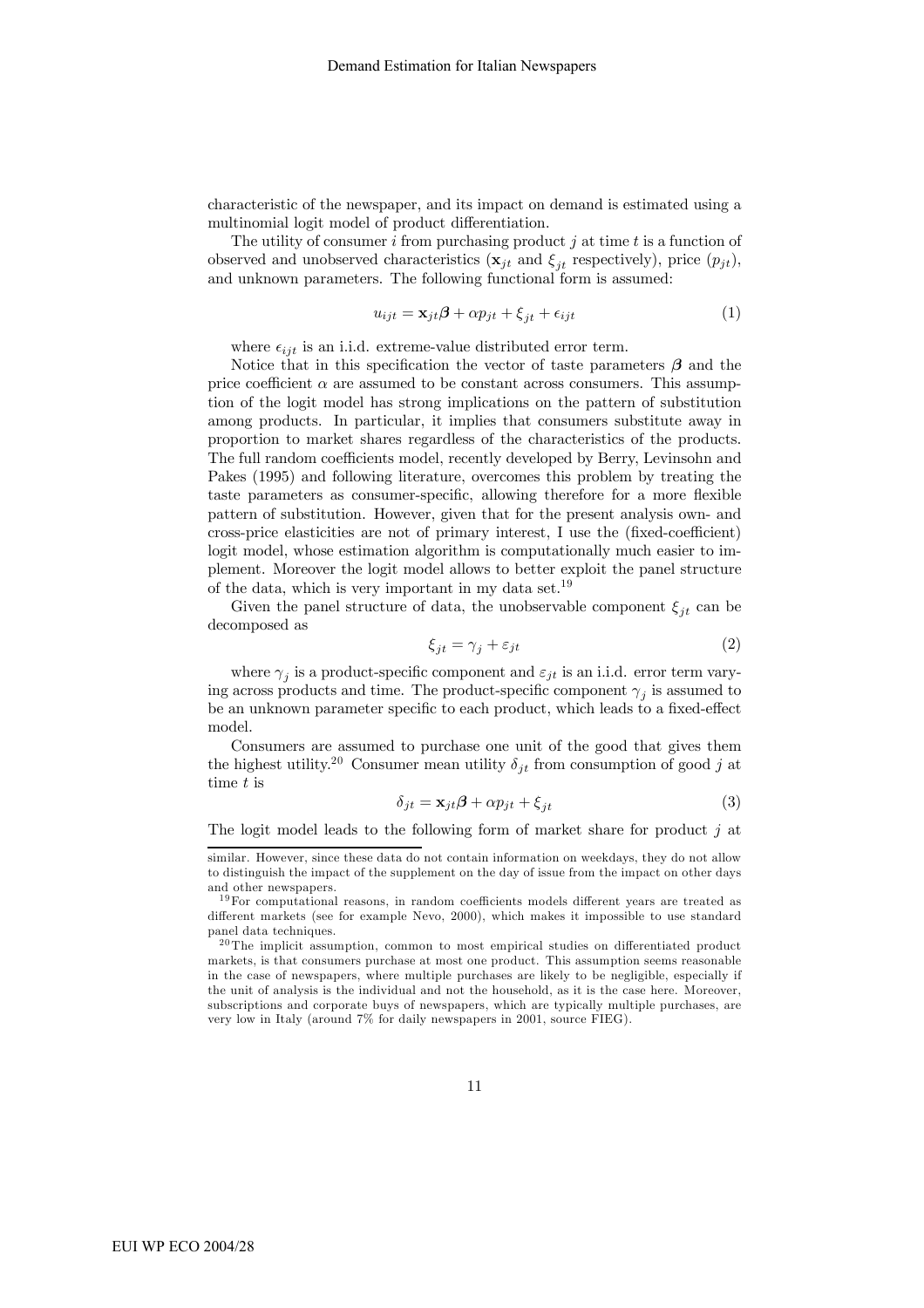time t (choice probability):

$$
s_{jt}(\delta_{jt}) = \frac{\exp(\delta_{jt})}{1 + \sum_{k \neq 0} \exp(\delta_{kt})}
$$
(4)

where  $s_{it}$  is the number of copies printed by newspaper j at time t relative to the total market size. Market size is defined as the total population in Italy older than 14 years at time t.

The specification of the demand system is completed with the introduction of an outside good, whose utility is generally normalized to zero, so that the market share for the outside good is

$$
s_{0t}(\delta_{jt}) = \frac{1}{1 + \sum_{k \neq 0} \exp(\delta_{kt})}
$$
(5)

The estimation equation for the market share of product  $j$  at time  $t$  is obtained by taking logarithms and subtracting the log of the market share of the outside good from the log of the market share of each product, i.e.:

$$
\ln(s_{jt}) - \ln(s_{0t}) \equiv \ln\left(\frac{\exp(\delta_{jt})}{1 + \sum_{k\neq 0} \exp(\delta_{kt})}\right) - \ln\left(\frac{1}{1 + \sum_{k\neq 0} \exp(\delta_{kt})}\right) \tag{6}
$$

$$
= \delta_{jt} = \mathbf{x}_{jt}\boldsymbol{\beta} + \alpha p_{jt} + \xi_{jt}
$$

The dependent variable is therefore the  $(\log)$  market share of newspaper j at time  $t$  relative to the market share of the outside good, which is calculated as  $s_{0t} = 1 - \sum_j s_{jt}$ .

The logit model illustrated above implicitly assumes that the substitution pattern across products and with the outside good is driven by market shares only. This means that, for given market shares, consumers are equally likely to substitute toward other similar newspapers than toward the outside good (buying nothing). In reality, however, it seems plausible to assume that the reader's choice is twofold: first, she chooses whether to buy a newspaper at all, then which one to buy among those available on the market. This implies that, for given market shares, consumers substitute more toward other similar newspapers than toward the outside good (which include other types of newspapers as well).

The idea that consumer tastes might be correlated across products can captured by the nested logit model of demand, which groups products according to some observable characteristics which are expected to make them closer substitutes for consumers. I therefore assume that the outside good is the only component of the first nest, whereas the four newspapers considered all belong to the other nest.

Under this assumption, consumer utility is:

$$
u_{ijt} = \mathbf{x}_{jt}\boldsymbol{\beta} + \alpha p_{jt} + \xi_{jt} + \zeta_{igt} + (1 - \sigma)\epsilon_{ijt}
$$
\n<sup>(7)</sup>

which is the same as (1) except for the term  $\zeta_{igt}$ , which represents consumer utility common to all products of group g, and for the error term, where  $\sigma \in [0,1)$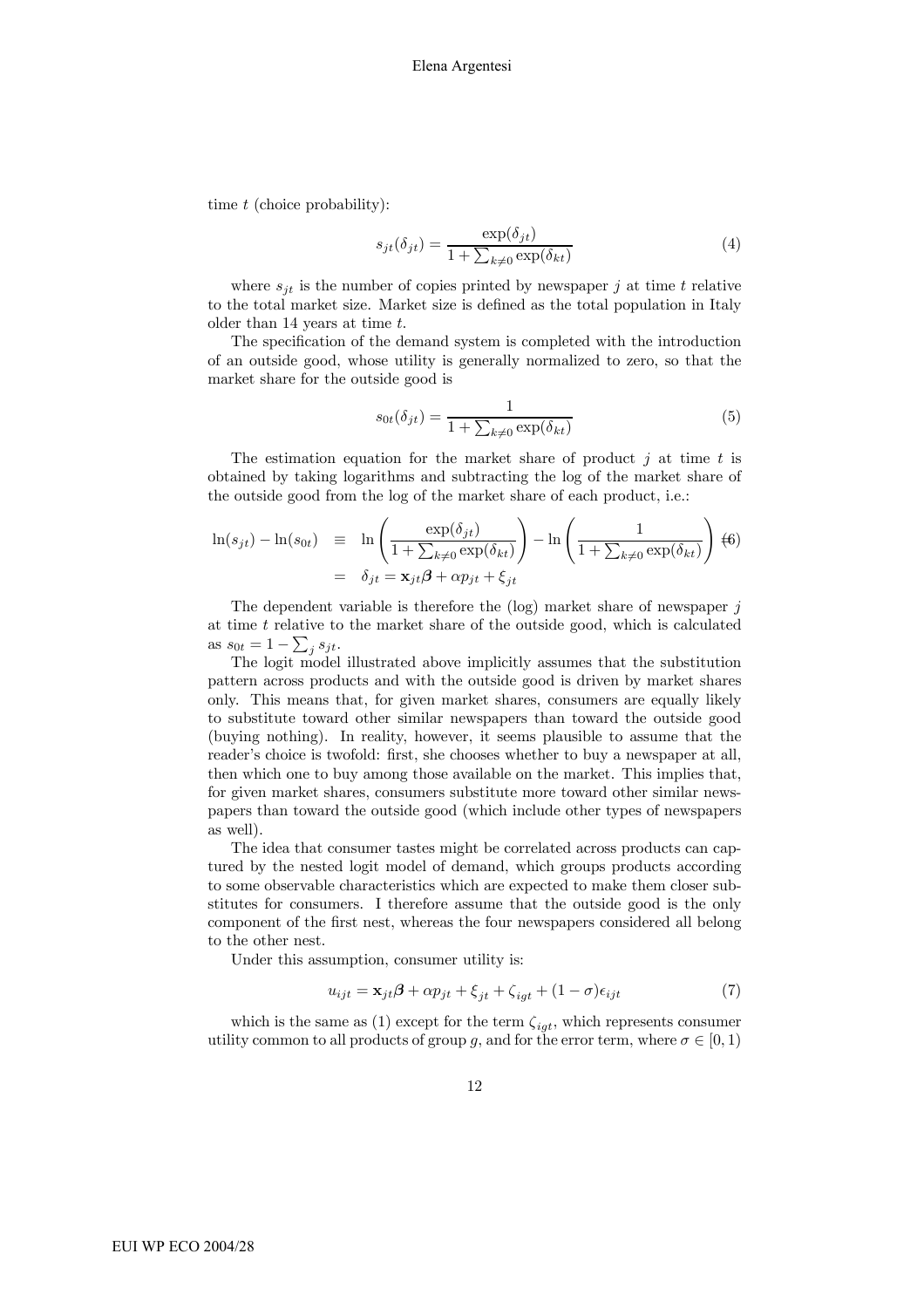is a parameter that measures the correlation of utility within each group (if  $\sigma \to 1$  products within a group are perfect substitutes, whereas if  $\sigma = 0$  they are independent and we are in the logit case).

The demand equation for the nested logit model is: <sup>21</sup>

$$
\ln(s_{jt}) - \ln(s_{0t}) \equiv \mathbf{x}_{jt}\boldsymbol{\beta} + \alpha p_{jt} + \xi_{jt} + \sigma \ln(s_{jt|g})
$$
\n(8)

where  $s_{jt|g}$  is the share of good j within group g. Since the last term is endogenous, it needs to be instrumented, an issue that I will discuss in the next section.

#### 4 Empirical specification

In order to estimate the market share equations (6) and (8), I use the data on the average daily number of copies printed in each weekday of each month (for instance on the Mondays of July of 1989) from 1976 to 2000 included for the four newspapers mentioned above. This allows to use information on price variability across newspapers within the week,  $22$  and also to distinguish the impact of the supplement on the day of issue from the impact on other days.

The presence of weekly magazines is considered as a product characteristic, and is therefore included in the vector of product characteristics  $x_{it}$ . I distinguish between magazines of general information and women magazines. The vector of product characteristics  $x_{it}$  includes therefore:

- dummies for the weekdays in which the own magazine is issued: this variables represent the impact of the magazine on the day of issue, which tells us whether the magazine is a successful one or not;
- a dummy for the introduction of the weekly magazine of general information;
- a dummy for the introduction of the women magazine.

The last two variables are meant to capture the effect of the introduction of the magazine on the overall circulation of the newspaper, and measure therefore the "promotional effect" (or spillover effect).

For each newspaper, I also add a dummy for the launch of the website, a dummy for the games with prizes, the number of local sections, the changes of editors, the issue of the Monday page, and dummies for other events like elections, sport events, and months in order to deseasonalise the data. I also add a time trend in order to control for a possible trend of growth of the whole market, or a general shift in consumer tastes.

 $21$  For a treatment of the nested logit model see Berry (1994), and for applications Ivaldi and Verboven (2003) and Verboven e Brenkers (2002).

 $^{22}$ I included in the dataset the time series of prices in different days of the week, which were different from each other just because of the supplements.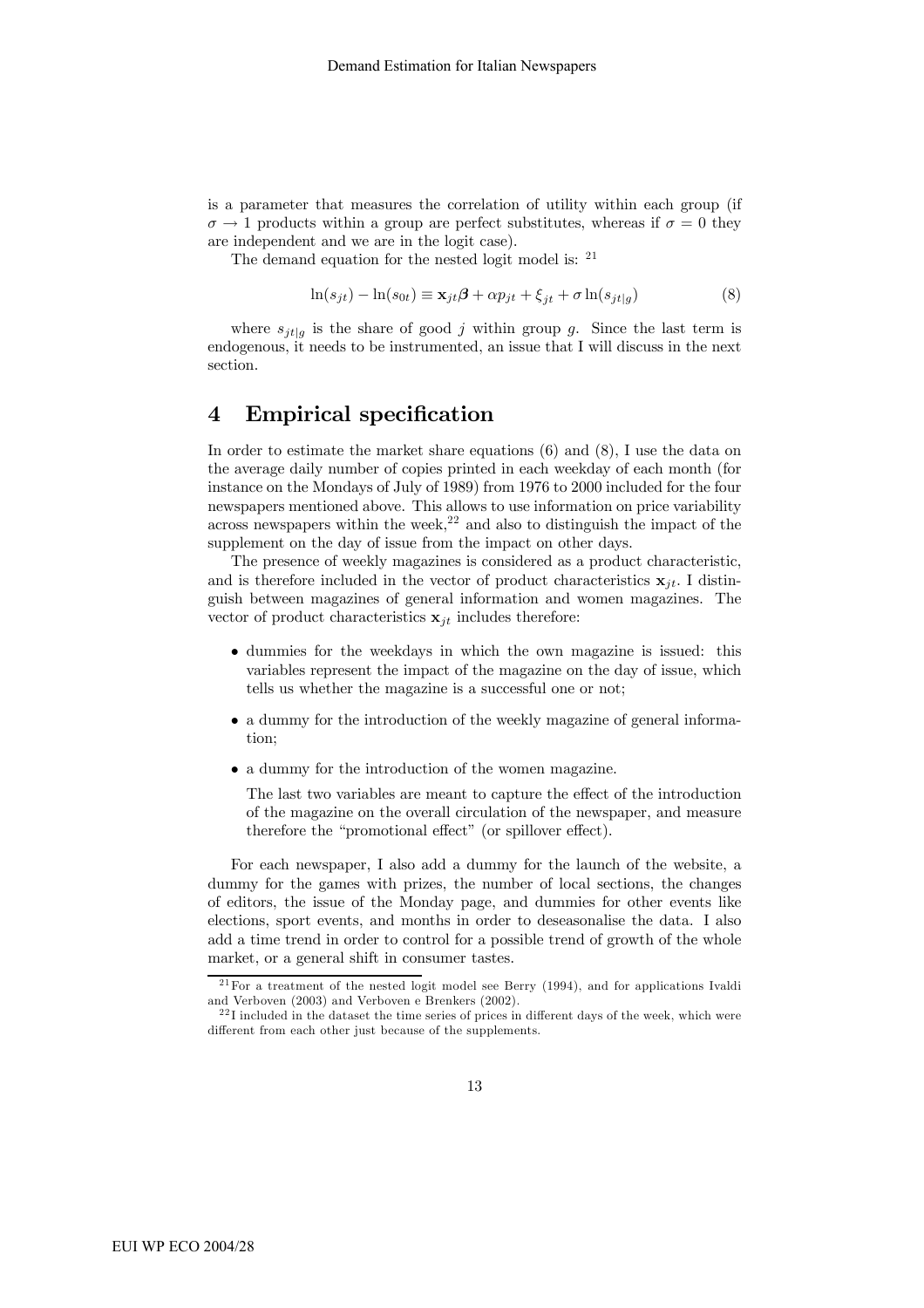Given that the residuals in both models seem to be serially correlated, I estimate a fixed effect logit model with Newey-West standard errors. Therefore the error structure is assumed to be heteroskedastic and possibly autocorrelated up to 12 lags  $(12 \text{ months})$ .<sup>23</sup>

Given that the data are monthly average printed copies by weekday for each newspaper, the fixed effect should be a newspaper-weekday fixed effect rather that a newspaper fixed effect. This allows for a different ranking of newspapers across weekdays, which is very convenient when considering the impact of magazines that are issued in different days of the week by different newspapers.24

Notice that price endogeneity is not a big concern in this framework because prices were regulated until the end of the Eighties and even afterwards there was not much price variability across newspapers. From Figure 2 we can see that the pattern of cover prices does not seem to change much after the liberalization in 1989. (Nominal) prices remain quite stable over time and do not seem to react simultaneously to demand shocks. Therefore prices can be considered at least predetermined.25

A problem of identification arises instead in the nested logit model, since the within market shares  $s_{it|g}$  are endogenous. As commonly done in the literature,<sup>26</sup> I instrument them with the characteristics of the other products belonging to the same product group (launch of websites, of supplements, and games).

#### 5 Results

The framework adopted allows to disentangle several effects of the introduction of supplements. The estimation results for the logit and the nested logit model are presented in Table 2 in Appendix 2.

First of all, for both types of supplements it is possible to see whether they lead to an increase in the circulation on the weekday in which they are issued. This is the first step of the analysis, because the promotional impact of magazines can only arise if they are actually successful, that is if on the day the newspaper comes out with the magazine the number of copies increases. If this is the case, then one can look at whether this increase of sales arises to the other weekdays as well, which is the effect of interest.

Under both the specifications presented in Table 2 the coefficient for the

 $^{23}$ Results of estimates obtained under the assumption of autocorrelation of order one  $(AR(1))$ fixed effects) are very similar to the ones shown below and are available upon request. I opted for the current specification because it does not require autocorrelation to be of order one, but allows instead for a more flexible correlation pattern.

<sup>&</sup>lt;sup>24</sup>Notice that the vector of fixed effects  $\xi$  is identified separately from the coefficients on characteristics because in my framework the latter are time-variant (see Berry, 1994 p. 256 and Kaiser, 2003).

<sup>&</sup>lt;sup>25</sup>I also ran two separate regressions, one for the period where prices were regulated and one for the following period, and the results do not seem to differ too much.

 $26$  See for example Berry (1994), Ivaldi and Verboven (2000), and Kaiser (2003).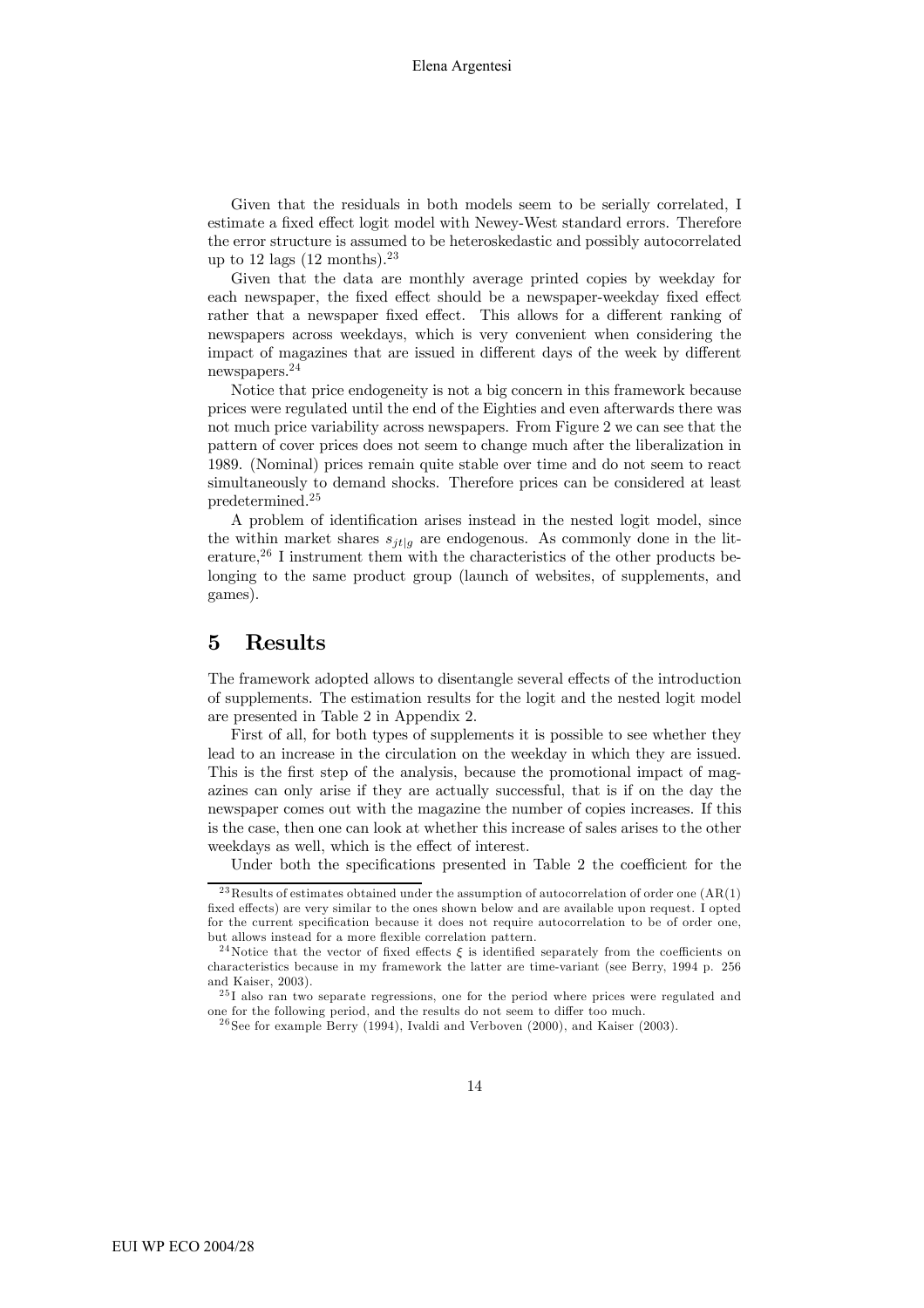day of issue of the magazine of general information is positive and strongly significant. This suggests that the introduction of this type of supplement has been a successful practice in terms of circulation, at least in the weekday in which it is issued.

But these results tell us even more. Specifically, the fact that the coefficient of the dummy for the introduction of the magazine of general information is positive and significant in both regressions suggests that the supplements had an impact not only on the day of the week in which they are issued, but also on other days, which is the promotional effect we were looking for. Therefore this kind of supplement seems to have had a positive impact on average circulation for the newspapers considered. This finding seems to confirm the hypothesis that in this case bundling might have been used as a promotional device, namely to gain a new group of readers that are first attracted by the bundled magazine but may continue to purchase the newspaper alone afterwards. Notice that this explanation does not exclude other additional motivations for bundling: selling the magazines with the newspapers might also have increased advertising revenues (because of increased advertising space on high-quality color paper), but my results show that for sure there was a positive impact on circulation.

Whether this increased circulation comes from people who were not used to buying a newspaper or from readers of competing newspapers is an issue that will be discussed in the next section.

The results for women magazines do not suggest such a strong positive effect. The coefficient corresponding to the weekday of issue is positive in both models, but not very significant in the nested logit specification. Moreover there does not seem to be a significant effect on all weekdays, suggesting that women supplements does not have a significant promotional effect. Therefore the reason behind the introduction of women supplements may be other than an attempt to attract new readers, and is probably more linked with advertising revenues, which are likely to be very important for this kind of magazines.<sup>27</sup>

The other coefficients have the expected sign and are very precisely estimated. The price coefficient is negative: estimated own elasticities are around 0.37 in the logit model and 0.26 in the nested logit model. Cross elasticities are estimated in a range from 0.008 (Corriere della Sera) to 0.002 (Il Giornale) in the nested logit, and are a bit smaller in the logit model. These estimates of elasticities are consistent with previous studies: for example, Bucklin, Caves and Lo (1989) estimate own elasticities which range from 0.26 to 0.55, whereas Dertouzos and Trautman (1990)'s estimates are around 0.44.

The coefficient relative to the number of local sections is positive, indicating that adding local sections is a successful strategy. This can help explain the increasing trend towards expansion in local markets by big national newspapers, made both via launch of new local sections and via bundling with existing local newspapers. Also the games like Bingo that were introduced by some news-

 $27$ Unfortunately, it has not yet been possible to obtain data on advertising revenues and volumes. This would allow to investigate other possible reasons to explain the profitability of supplements, especially for the women magazines whose content is advertising in a big proportion.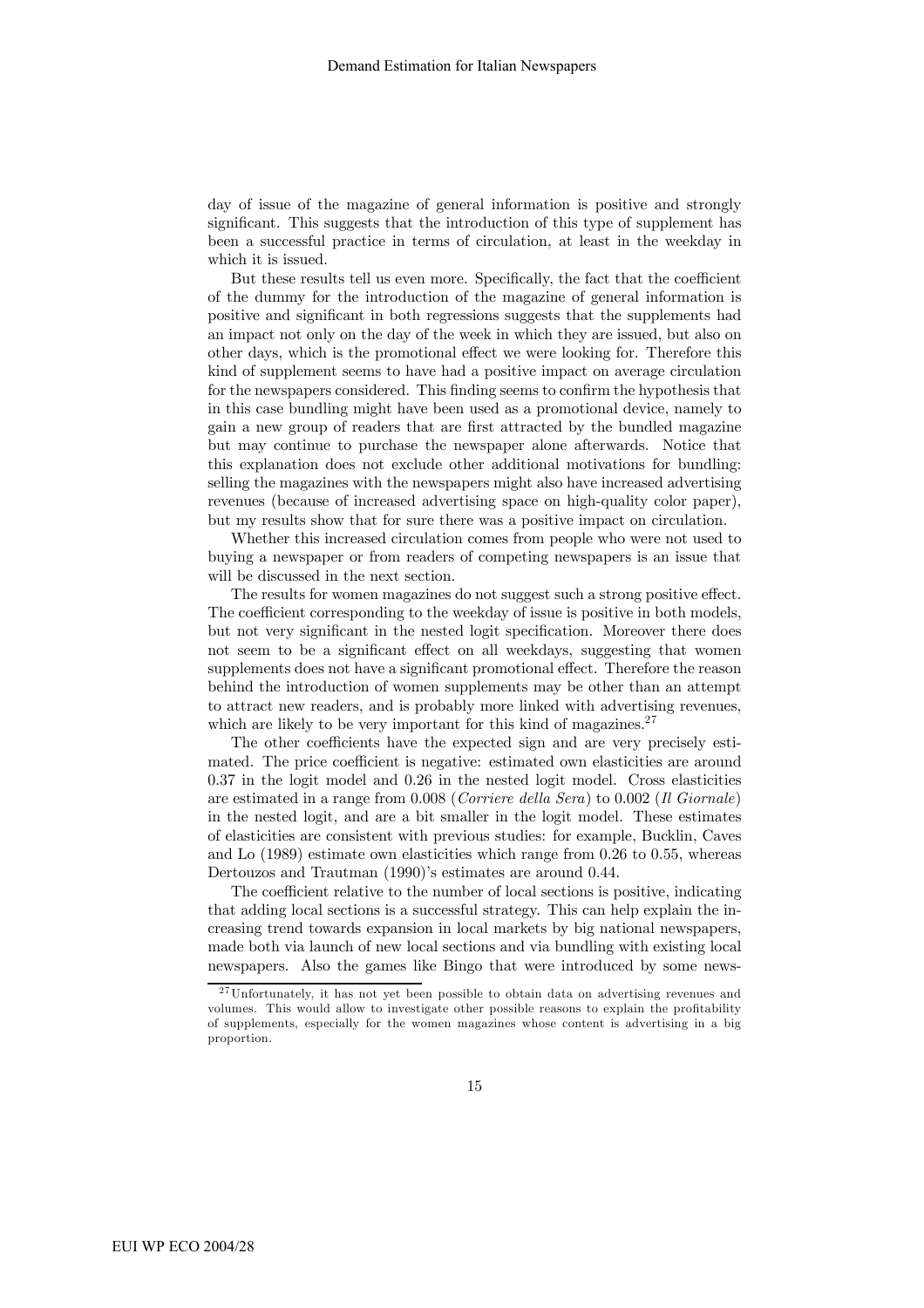papers in the Nineties seem to have been very successful. Another interesting result concerns the launch of websites, which seems to have a negative impact on printed newspapers.<sup>28</sup> This result contrasts with those of Kaiser  $(2003)$ , who finds that there is no significant crowding out by the online version in the German market for women magazines. This difference can partly be explained with the fact that in Italy the online version was very similar to the printed one, which was not the case for German women magazines. And my findings can also explain the fact that, after a period where the online version was free-of-charge, some newspapers (namely those whose websites were more successful) started to charge readers for online access to full content.

Finally, notice that the correlation coefficient in the nested logit model is 0.63, indicating that there is a quite high degree of substitution between the newspapers considered, and therefore the nested specification seems more appropriate.

#### 6 Market enlargement or business stealing?

The results discussed in the previous section show that the magazines of general information increased the readership of the newspapers which introduced them. This promotional effect might be due both to the fact that magazines attract readers of rival newspapers (business stealing effect), and to the fact that new readers start to buy a newspaper instead of not buying any newspaper at all (market enlargement effect). In order to disentangle these two effects one should look at the marginal effect of supplement introduction on other newspapers and on the outside good. The estimates of these effects are recovered from the estimates of the parameters shown in Table 2.

I compare the marginal effects obtained under the logit specification with those obtained under the nested logit specification. As I will show, the nested model produces a smaller estimate of the marginal effect on the outside good (market expansion) with respect to the logit model, because of the closer substitution between newspapers belonging to the same group.

Given that the promotional effect seems to arise mainly for magazines of general information, I only consider this kind of supplements and disregard women magazines in what follows.

For a generic characteristic  $x_{1j}$ , the own marginal effect is given by the first derivative of the market share of newspaper j with respect to this characteristic. For the logit model the own marginal effect is:<sup>29</sup>

$$
\frac{\partial s_j}{\partial x_{1j}} = \beta_1 (1 - s_j) s_j
$$

where  $\beta_1$  is the parameter associated to characteristic  $x_{1i}$ .

 $28$ Filistrucchi (2003) analyses the impact of website provision on printed newspapers on the same dataset that I use.

 $29$ The formula of the market shares is given by eq. (4) for the newspapers and eq. (5) for the outside good.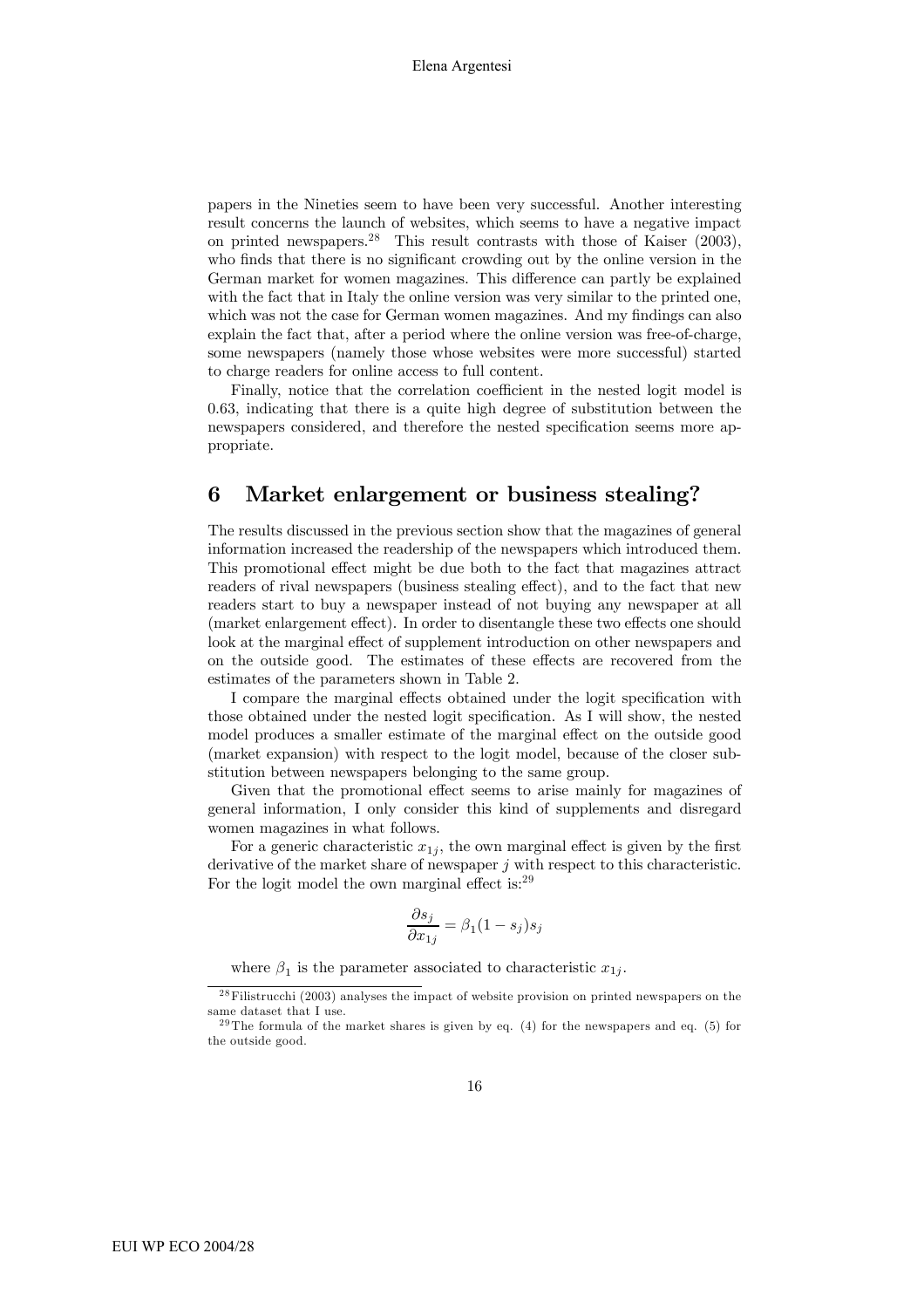The cross marginal effect, that is the effect of characteristic  $x_{1j}$  on another newspaper  $l$  is instead

$$
\frac{\partial s_l}{\partial x_{1j}}=-\beta_1s_ls_j
$$

whereas the effect on the outside good is

$$
\frac{\partial s_0}{\partial x_{1j}} = -\beta_1 s_0 s_j
$$

Given that the characteristic of interest is a dummy (having or not a weekly magazine), the marginal effect must be computed in discrete terms, by taking the difference between the predicted market share when the dummy is one and the predicted market share when the dummy is zero. The own marginal effects is in this case: $30$ 

$$
\frac{\Delta s_j}{\Delta x_{1j}} = \frac{\exp(\beta_1 + \mathbf{x}_j \boldsymbol{\beta} + \alpha p_j + \xi_j)}{1 + \exp(\beta_1 + \mathbf{x}_j \boldsymbol{\beta} + \alpha p_j + \xi_j) + \sum_{k \neq 0, j} \exp(\delta_k)} + \frac{\exp(\mathbf{x}_j \boldsymbol{\beta} + \alpha p_j + \xi_j)}{1 + \exp(\mathbf{x}_j \boldsymbol{\beta} + \alpha p_j + \xi_j) + \sum_{k \neq 0, j} \exp(\delta_k)}
$$
\n(9)

where  $x_j$  is the vector of all observed characteristics of newspaper j but  $x_{1j}$ . The cross marginal effect of the dummy  $x_{1j}$  of newspaper j on newspaper l 0 s market shares is instead

$$
\frac{\Delta s_l}{\Delta x_{1j}} = \frac{\exp(\mathbf{x}_l \boldsymbol{\beta} + \alpha p_l + \xi_l)}{1 + \exp(\beta_1 + \mathbf{x}_j \boldsymbol{\beta} + \alpha p_j + \xi_j) + \sum_{k \neq 0, j} \exp(\delta_k)} + \frac{\exp(\mathbf{x}_l \boldsymbol{\beta} + \alpha p_j + \xi_j)}{1 + \exp(\mathbf{x}_j \boldsymbol{\beta} + \alpha p_j + \xi_j) + \sum_{k \neq 0, j} \exp(\delta_k)}
$$
(10)

The computation of the own marginal effect of supplements and of cross marginal effects on other newspapers and on the outside good allows therefore to disentangle the overall promotional effect in a business stealing effect, measured by the cross effects on other newspapers, and a market enlargement effect, measured by the cross effect on the outside good.

Before commenting on the results of the different marginal effects, two observations are required. As discussed above, one of the disadvantages of the logit model is that it places restrictive assumptions on the substitution pattern of consumers. In particular, consumers are assumed to substitute products only according to market shares. If two newspapers had the same market share, equation (9) implies that the own marginal effect of characteristic  $x_{1j}$  would be

 $30$ I omit the t subscript for simplicity.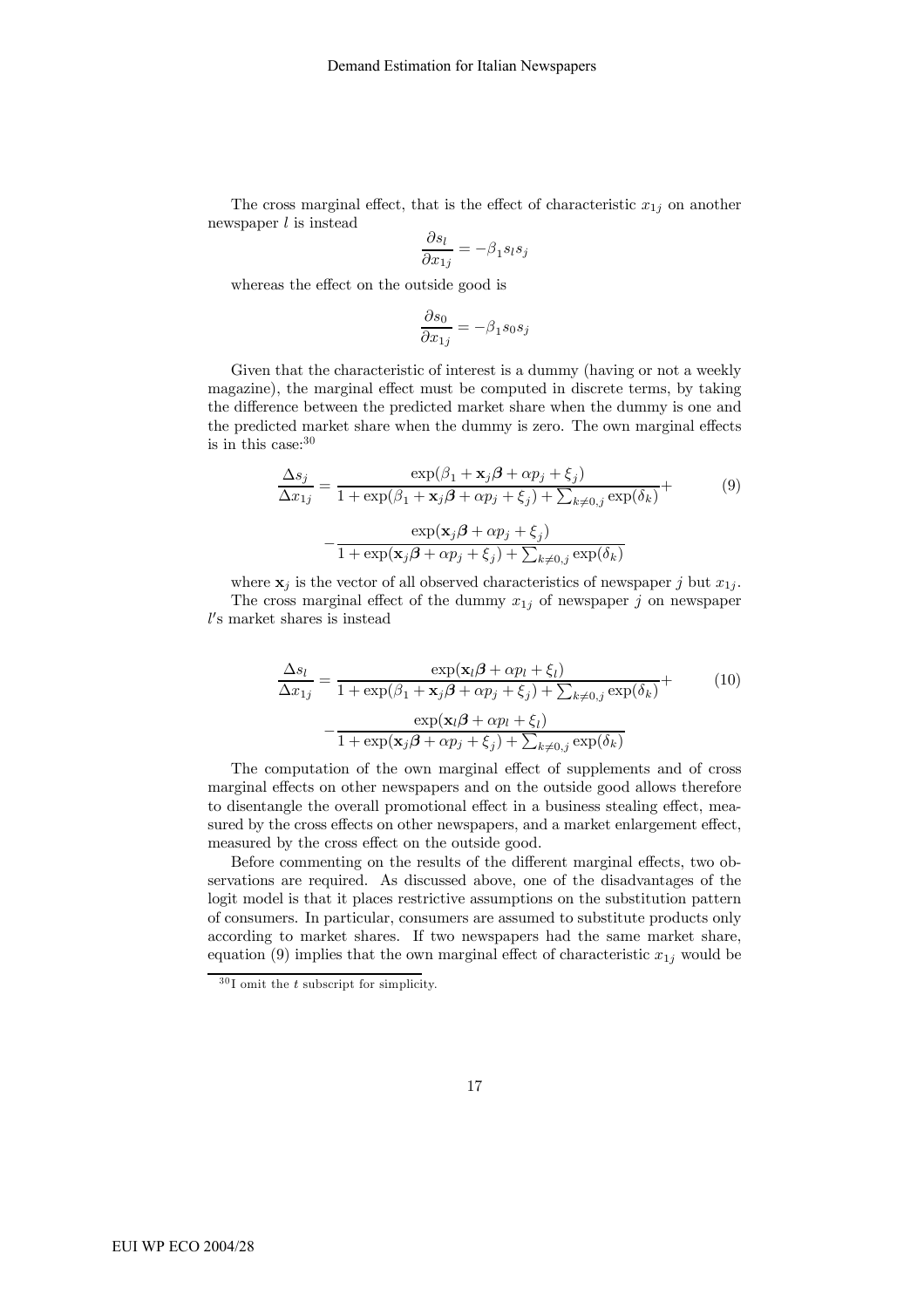the same on both newspaper. Moreover, the cross marginal effect with respect to any third newspaper would be the same, as can be seen in equation  $(10).^{31}$ 

Another remark should be made about the marginal effect (for the logit model) of supplements on the market share of the outside good. Given that we use as the potential market size the number of individuals above 14 in Italy, and given that substitution is driven by market shares, the marginal effect on the outside good is by far the largest compared to the effect on rival newspapers. I therefore compute also the marginal effect relative to the number of printed copies of each newspaper.

Table 3 in Appendix 2 shows the marginal effect of the introduction of supplements of general information in their weekday of issue in terms of printed copies gained or lost and in terms of relative printed copies. The impact of magazines in the day of issue is very strong for all the newspapers considered, ranging between 50% of printed copies for Repubblica to 54% for Corriere della Sera. This exercise allows to disentangle the market enlargement effect, that is the effect on the outside good, from the business stealing effect, that is the effect on other newspapers. Although the former is much bigger than the latter in terms of printed copies, they are very similar in relative terms. It should be noticed that the business stealing effect from  $\bar{I}l$  Giornale, the only newspaper which does not have any supplement, is generally bigger than from the others. Moreover, the magazine of La Stampa had a weaker impact on competitors in terms of relative copies.

Similar remarks hold for the effect of supplements on weekdays other than the weekday of issue of the magazine, which is precisely the promotional effect discussed above (see Table 4 in Appendix 2). This effect is of course smaller than the effect on the weekday of issue, but it is still of a considerable amount, around 35%. Here as well in terms of printed copies the effect on the outside good looks much bigger than the effect on rivals, suggesting that the market enlargement effect is stronger than the business stealing effect. Also on other weekdays than the weekday of issue, the relative business stealing from  $\bar{I}$  Giornale is bigger than from other newspapers.

Results for the marginal effect of supplements in the nested logit model are shown in Tables 5 and 6 in Appendix 2. These results should partly correct for the large effect on the outside good observed in the logit model, because here the four newspapers are considered as belonging to a group and therefore the results allow for a bigger substitutability between them. Table 5 shows he marginal effect of the introduction of supplements of general information in their weekday of issue in terms of printed copies gained or lost and in terms of relative printed copies. As in the logit case, the own effect of magazines on printed copies is around 50%, but here the business stealing effect is bigger than

 $31$ This problem can be overcome by considering supplements not as the same characteristic for all newspapers, but as a different characteristic for each. In other words, the characteristic would not be "having a supplement of general information" (as it is the case in this first part of the analysis), but instead "having a supplement of general information like Sette of Corriere della Sera", or "having a supplement of general information like Venerdì of Repubblica", or "having a supplement of general information like Specchio of La Stampa".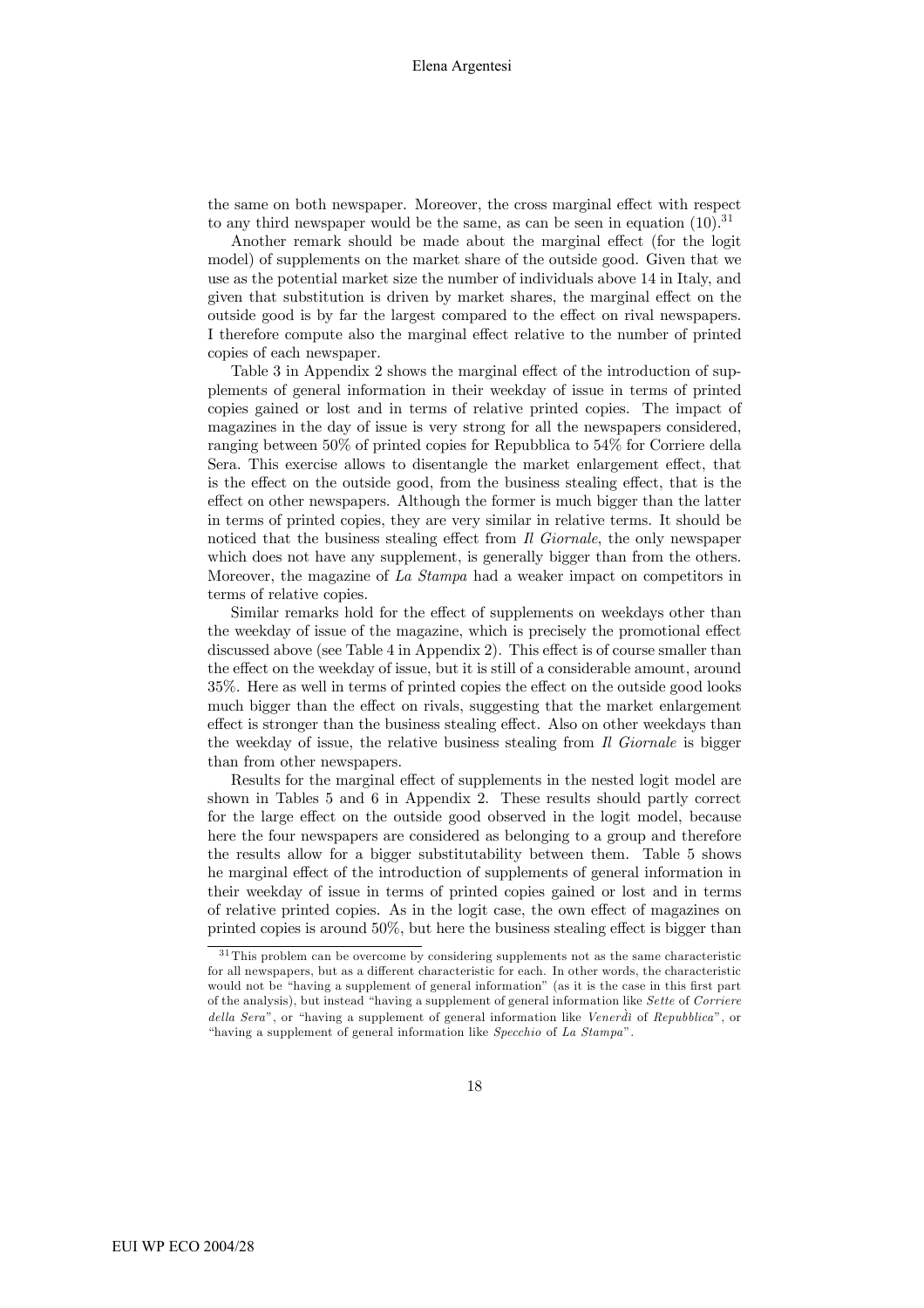in the logit case, around 10-15%. Notice again that business stealing is larger from *Il Giornale*, the only newspaper which does not have a weekly magazine.

As to the effect of magazines in other weekdays, also in the nested logit case the own effect is more than 30%, and the business stealing effect is around 9%. Here as well the magazine of La Stampa has a weaker impact on competitors both in the weekday of issue that in other weekdays.

Therefore both a market enlargement effect and a business stealing effect are present, and they jointly determine the positive effect of magazines on newspapers. In the logit model, the former effect largely dominates over the latter in absolute terms. This is not the case in the nested logit model, which allows for a higher substitutability between the newspapers considered with respect to the outside good which is assumed to belong to a different group. Overall, weekly magazines seem to have been beneficial for the newspapers which decided to launch them because, not only some business stealing took place, but there was also an important enlargement of the readership of newspapers. Indeed, there has been a negative impact on Il Giornale, the only national newspaper which never introduced such magazines, and possibly on other minor or local newspaper that I have not considered in the present analysis.

### 7 Conclusion

I study the impact of the strategy of bundling a supplement together with the newspaper at an additional fee. Estimating a differentiated product demand model on a panel of the four biggest Italian newspapers both with a logit and with a nested logit specification, I show that the magazines of general information are generally successful in terms of increased readership both in the weekday of issue and in the average weekday. Therefore the introduction of magazines seems to have had a long-run impact on overall sales, indicating that these magazines are seen by consumers as valuable quality characteristic and that their introduction positively affects the performance of a newspaper in terms of copies sold. This seems to confirm the hypothesis that in this case bundling was used as a promotional device, namely to capture people who would not buy the newspaper but start to purchase it because they are attracted by the supplement.

In order to determine to what extent the impact of magazines is due to business stealing and to what extent it is instead due to market expansion, I compute the marginal effect of each supplement both on rival newspapers and on the outside good. The results show that both a business stealing effect and a market enlargement effect are present. The relative magnitude of these two effects depends on the model adopted: in the multinomial logit model the market expansion effect dominates over the business stealing effect, suggesting that the effect of magazine introduction was to attract new readers rather than stealing readers to each other (at least for the newspapers considered). However, in the nested logit specification, which takes into account the fact that a reader of a newspaper is more likely to substitute with another similar newspaper than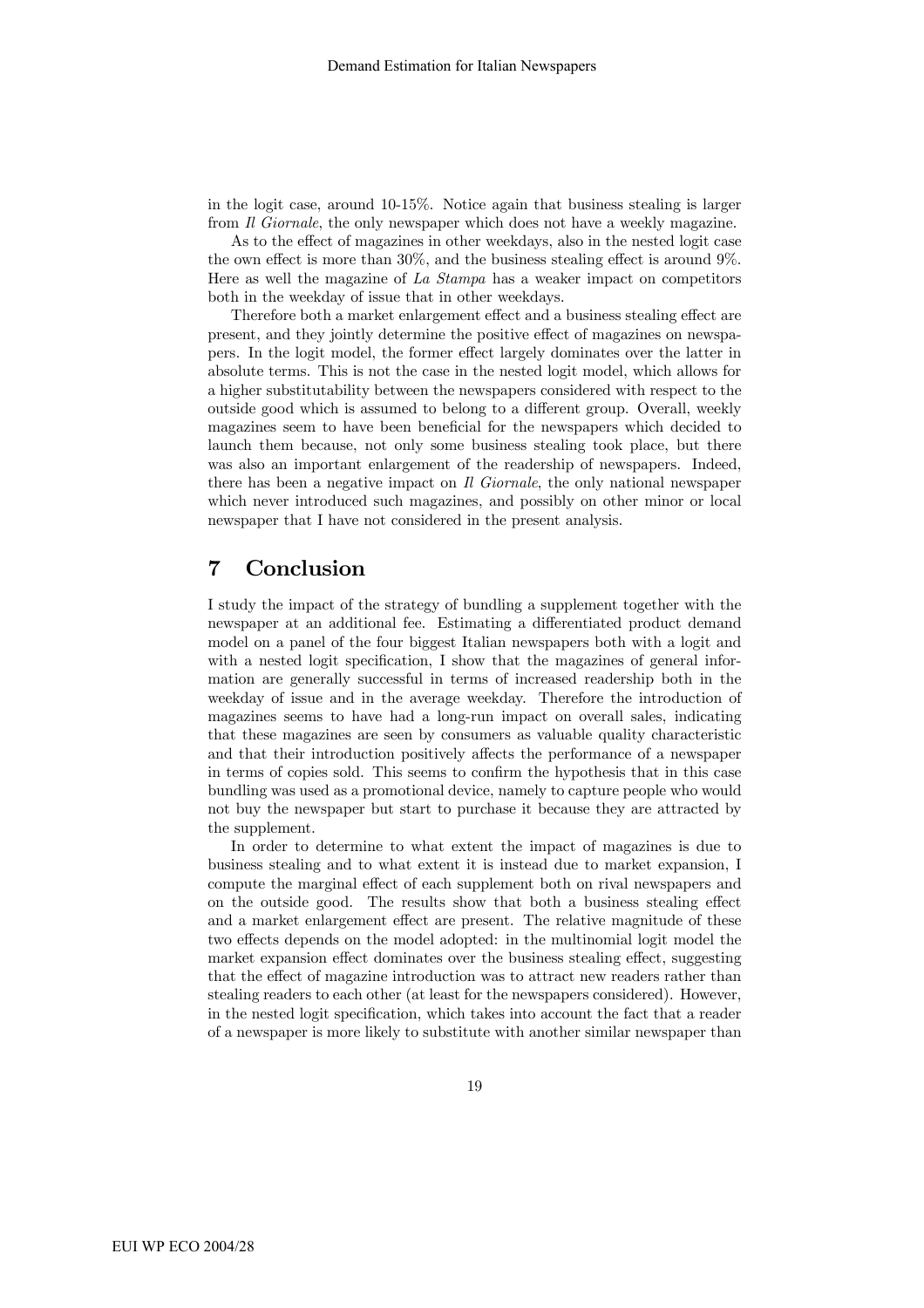with the outside good (i.e. buying no newspapers at all), the business stealing effect is more important than in the logit case, and is even bigger in terms of copies than the market expansion effect.

Therefore the overall effect of this kind of supplements seems to be partly due to an enlargement of the readership to a new target of readers, who started to buy a newspaper attracted by the magazine, and then kept on purchasing it afterwards. However, there appears to be also a business stealing from other newspapers, and in particular from other national newspapers which did not introduce any supplement, and which experienced a significant drop in circulation. In the present analysis I show the negative impact on Il Giornale, but it would be interesting to consider also the impact of supplements on minor national newspapers and on local newspapers, which also probably suffered a loss from that.<sup>32</sup>

A feature that is not yet embodied in my model is the dynamics of newspaper demand. A further step will therefore be to account for consumer habits by adopting a dynamic panel framework,  $33$  which would allow to model issues of learning and switching costs that seem very important in the market for newspapers and particularly when looking at promotional effects.

### References

- [1] Adams W.J. and J.L. Yellen, 1976, "Commodity Bundling and the Burden of Monopoly", Quarterly Journal of Economics, 90: 475-98.
- [2] Anderson S.P. and L. Leruth, 1993, "Why Firms May Prefer Not to Price Discriminate via Mixed Bundling", International Journal of Industrial Organization, 11: 49-61.
- [3] Berry S.T., 1994, "Estimating Discrete-Choice Models of Product Differentiation", Rand Journal of Economics, 25(2): 242-262.
- [4] Berry S.T., J. Levinsohn, and A. Pakes, 1995, "Automobile Prices in Market Equilibrium", Econometrica, 63: 841-890.
- [5] Bucklin R.E., R.E. Caves, and A. W. Lo, 1989, "Games of Survival in the US Newspaper Industry", Applied Economics, 631-649.
- [6] Card D., 1990, "The Impact of the Miami Boatlift on the Miami Labor Market", Industrial and Labor Relations Review, 43(2), 245-57.

 $32 \text{ In } 1995$  a complaint was brought to the Italian antitrust authority against  $\emph{Republica}$  and Il Corriere della Sera for the practice of selling supplements with newspapers. The authority concluded that this practice did not constitute an abuse of dominant position neither in the market of national newspapers nor in the market of local newspapers (see case n. 3354/95 Ballarino vs. Grandi Quotidiani).

<sup>3 3</sup>Kaiser (2003), for example, estimates a simplified model of consumer demand by putting lagged endogenous variables as additional regressors.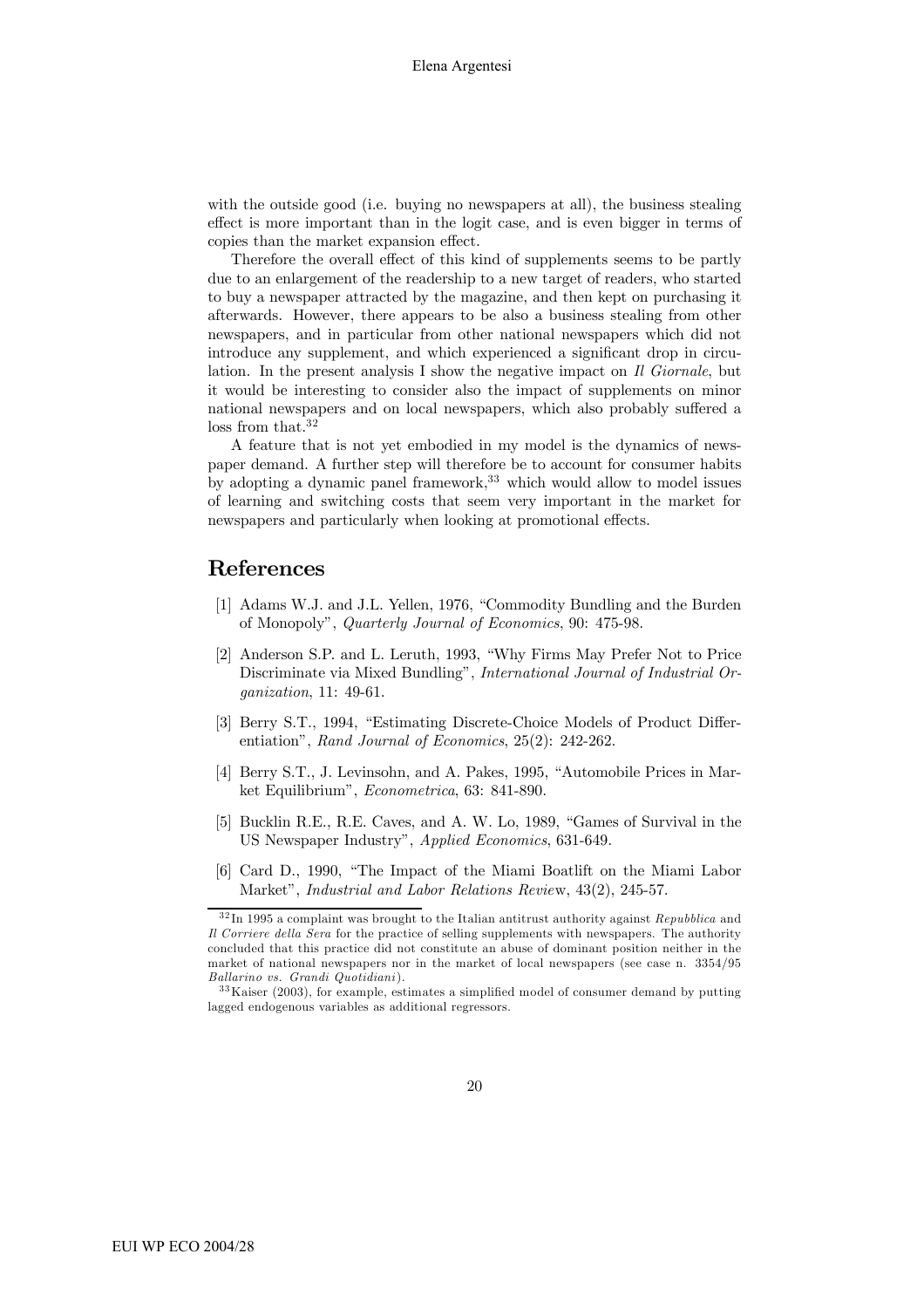- [7] Card D. and D. Sullivan, 1988, "Measuring the Effect of Subsidized Training Programs on Movements In and Out of Employment", Econometrica, 56(3), 497-530.
- [8] CENSIS, 2001, "Primo rapporto sulla comunicazione in Italia", available at the website www.censis.it.
- [9] Crawford G., 2001, "Discriminatory Incentives to Bundle: The Case of Cable Television", mimeo, University of Arizona.
- [10] Dertouzos J.N., and W.B. Trautman, 1990, "Economic Effects of Media Concentration: Estimates from a Model of the Newspaper Firm", Journal of Industrial Economics, 39(1): 1-14.
- [11] Filistrucchi L., 2003, "The Impact of Internet on the Market for Daily Newspapers in Italy", mimeo, European University Institute, Florence.
- [12] Gandal N., S. Markovich, and M. Riordan, 2003, "Ain't it "Suite": Strategic Bundling in the PC Office Software Market", mimeo, Tel Aviv University and Columbia University.
- [13] Ivaldi M. and F. Verboven, 2003, "Quantifying the Effects from Horizontal Mergers in European Competition Policy", mimeo.
- [14] Kaiser U., 2003, "The Effect of Website Provision on the Demand for German Women's Magazines", mimeo 2003, updated version of NBER Working Paper No. w8806.
- [15] Klemperer P., 1995, "Competition when Consumers have Switching Costs: an Overview with Applications to Industrial Organization, Macroeconomics, and International Trade", Review of Economic Studies, 62: 515-39.
- [16] McAfee R.P., J. McMillan, and M.D. Whinston, 1989, "Multiproduct Monopoly, Commodity Bundling and Correlation of Values", Quarterly Journal of Economics, 104(2): 371-83.
- [17] Nevo A., 2000, "Mergers with Differentiated Products: The Case of the Ready-to Eat Cereal Industry", The RAND Journal of Economics, 31(3): 395-421.
- [18] Petrin A., 2002, "Quantifying the Benefits of New Products: The Case of the Minivan", Journal of Political Economy , 110:705-729, 2002.
- [19] Schmalensee R., 1984, "Gaussian Demand and Commodity Bundling", Journal of Business, 57, S 211-30.
- [20] Stigler G.J., 1968, "A note on block booking", in G.J. Stigler (ed.), The Organization of Industry, Homewood, Ill.:Irwin.
- [21] Werden G.J., L.M. Froeb, and T.J. Tardiff, 1996, "The Use of the Logit Model in Applied Industrial Organization", International Journal of the Economics of Business, 3: 83-105.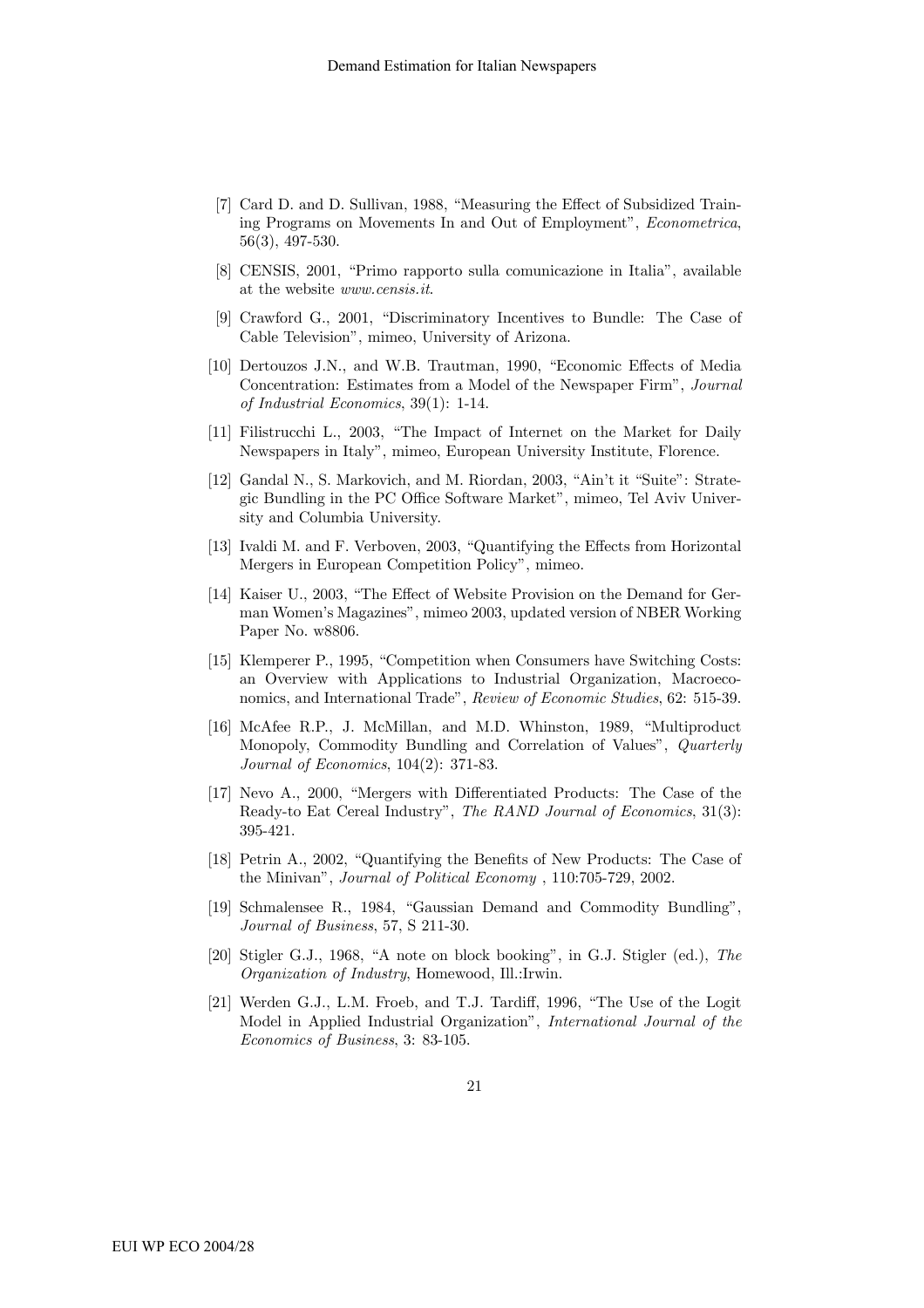## Appendix 1: The data

The data set is mainly based on the data collected by the Associazione Diffusione Stampa (ADS). The ADS database contains information on more than 40 newspapers, most of which are local, entirely on paper from 1976. I have so far transformed these data on an electronic format only for the seven major national newspapers, namely Repubblica, Corriere della Sera, La Stampa, Il Giornale, Il Sole-24Ore, Il Corriere dello Sport and La Gazzetta dello Sport.

The information available for each newspaper includes data on:<sup>34</sup>

#### a) Printed copies

- Average daily number of copies printed
	- in each year
	- in each month (for instance in July 1989)
	- in each different weekday of each year (for instance in all the Mondays of 1989)
	- in each different weekday of each month (for instance in all the Mondays of July of 1989)
- b) Circulation (copies distributed or sold)
	- average daily number of copies distributed or sold either in Italy or abroad
		- in each year
		- in each month
	- average daily number of copies sold (by newspaper agents) in Italy<sup>35</sup>
		- in each year
		- in each month
	- average daily number of subscriptions in Italy<sup>36</sup>
		- in each year
		- in each month
	- average daily number of free copies in Italy
		- in each year
		- in each month

c) Number of issues printed in each month (only from 1987 onwards)

<sup>&</sup>lt;sup>34</sup>In addition to the information on copies sold and printed at a national aggregate level, there are also more disaggregated data on local circulation, divided by regions and provinces. 3 5From 1987 onwards, information is available also on the average daily number of copies

sold directly by the newspaper in Italy in each month and in each year.  $36$  From 1991 onwards, a distinction was introduced between paid subscriptions, free sub-

scriptions, and enrollment fee subscriptions.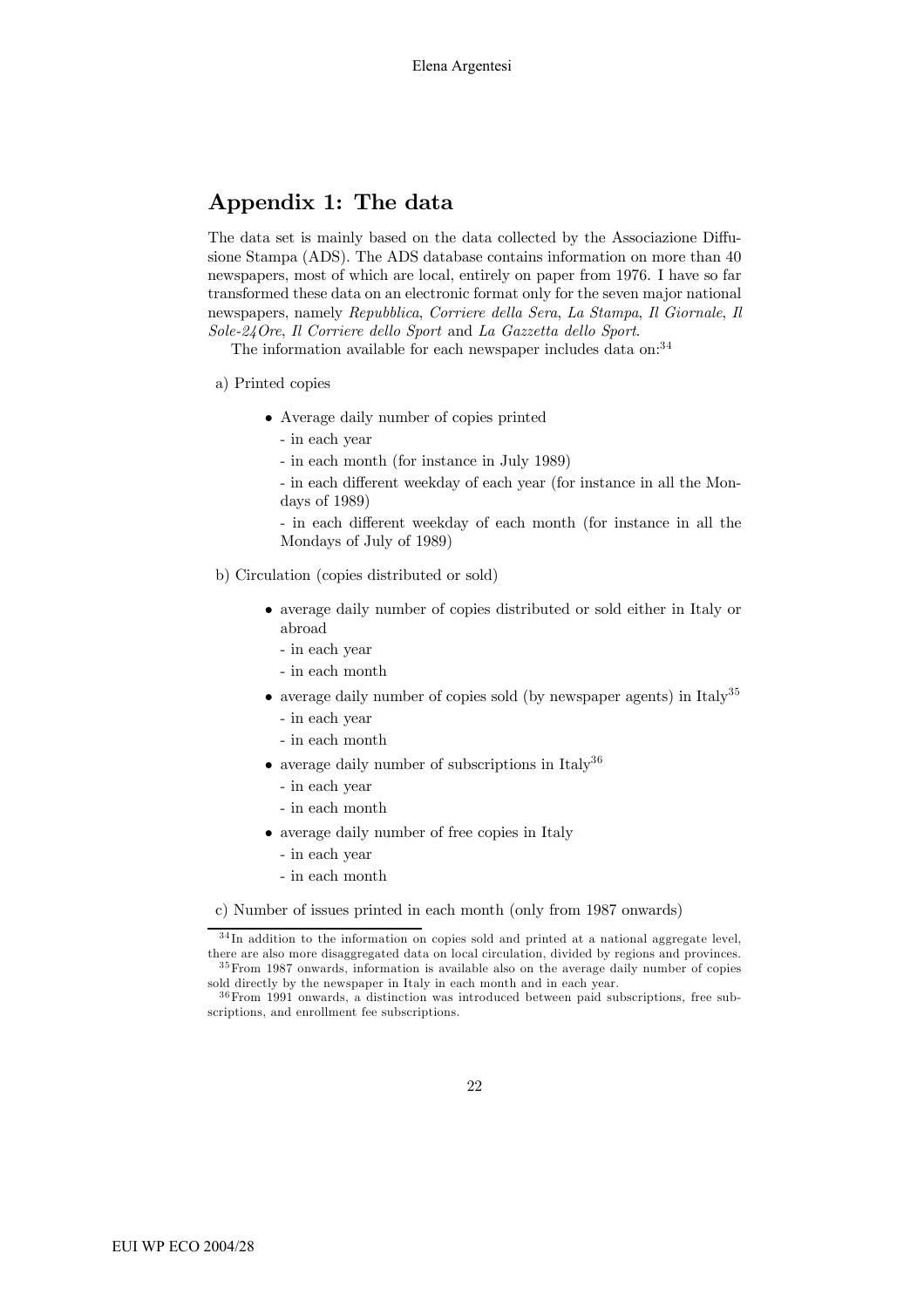In the days where the supplement is issued together with the newspaper, it is filed on a separate sheet, and I had therefore to include this information for each of the supplements. Therefore, in order to aggregate all the information on every day of the week, I had to reconstruct all the averages by using also the information on the monthly number of issues both for the newspaper and for the supplement. Fortunately, this information on the number of issues started to be included in the data set in 1987, which is exactly the year where the first supplements appeared.

The database has been completed with other information on the dates of the first issues of all the regular supplements, the list of all promotions with the corresponding periods, the series of prices from 1976, the dates in which the local sections were added to some of the national newspapers, the dates in which the editors of each newspaper have changed, and the dates of periodic events that may influence the circulation of newspapers such as elections, football cups, Olympic games etc.

### Appendix 2: Figures and tables



Figure 1: Monthly averages of daily printed copies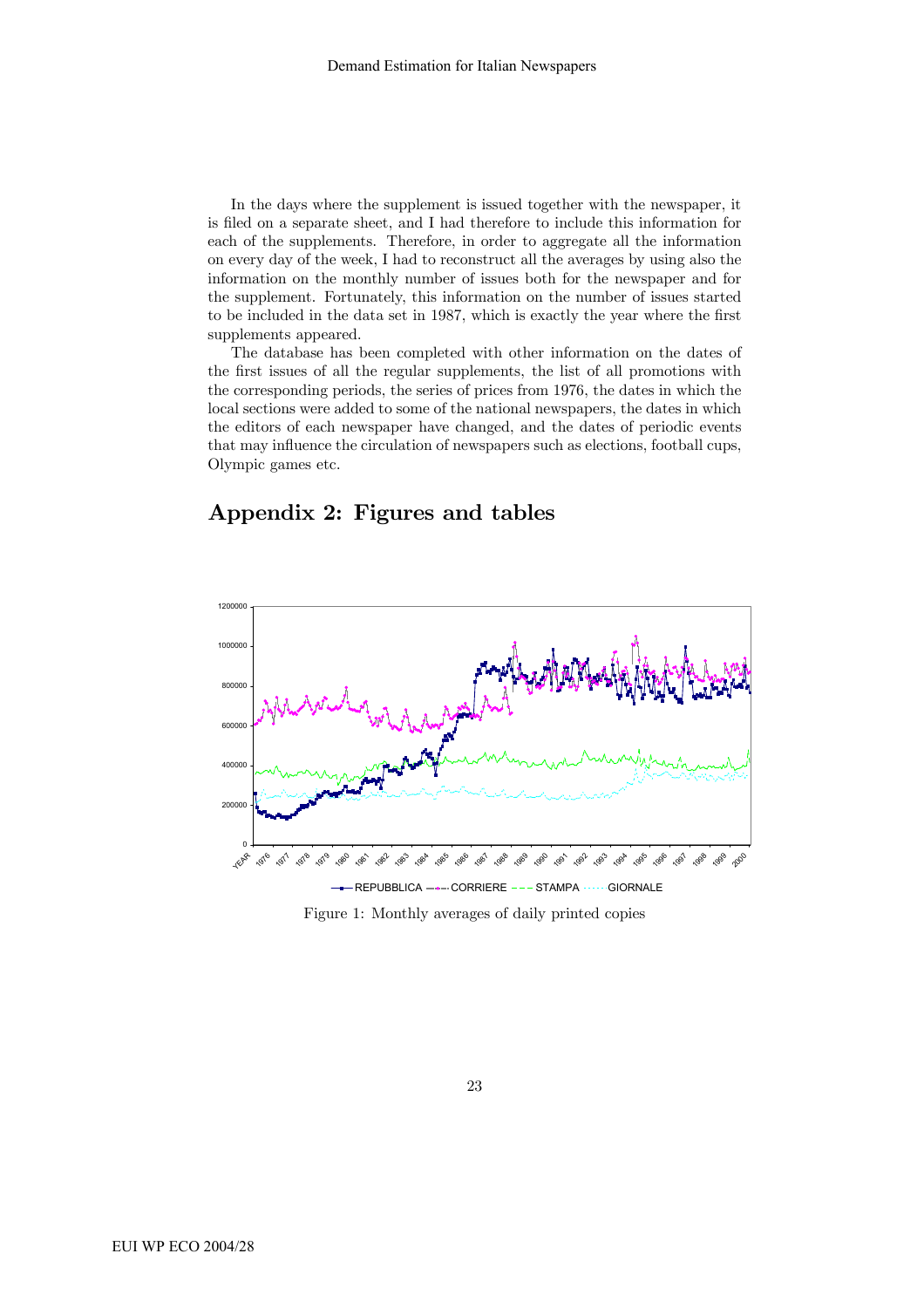

Figure 2: Prices of newspapers with and without the magazines of general information.



Figure 3: Monthly average printed copies of La Repubblica on Friday with and without the magazine "Il Venerdì" (the observations in blue after the introduction of the supplement are months in which the newspaper was issued without the supplement because of strikes or holidays)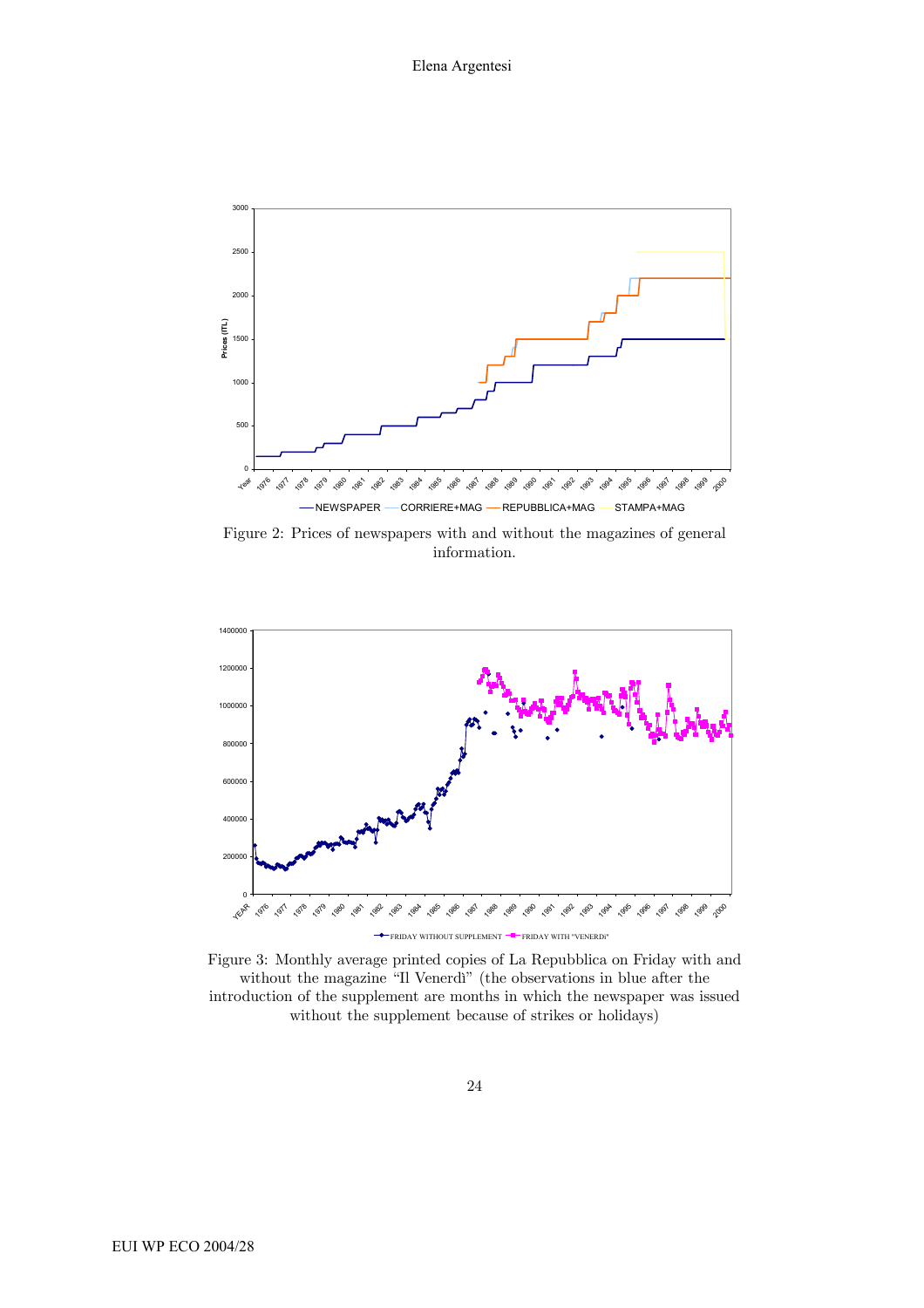

Figure 4: Monthly average printed copies of Il Corriere della Sera on Saturday with and without the magazines "Sette" and "Io Donna"



Figure 5: Monthly average printed copies of Il Corriere della Sera on Thursday with and without the magazine "Sette"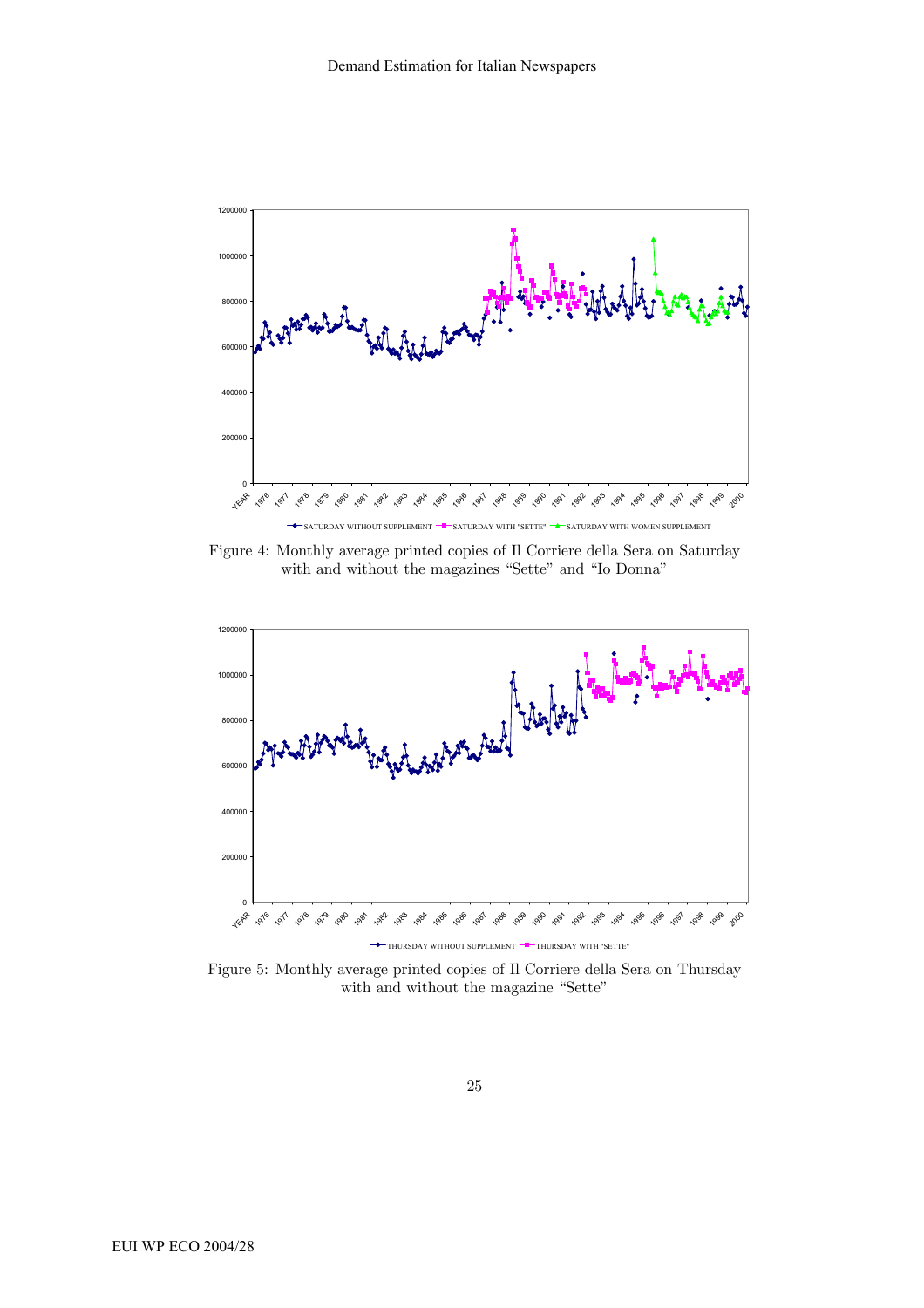

Figure 6: Monthly average printed copies of La Stampa on Saturday with and without the magazine "Specchio".



D-D FRIDAY REPUBBLICA VS. OTHER NEWSPAPERS

Figure 7: D-D Friday Repubblica vs other newspapers before and after the introduction of the supplement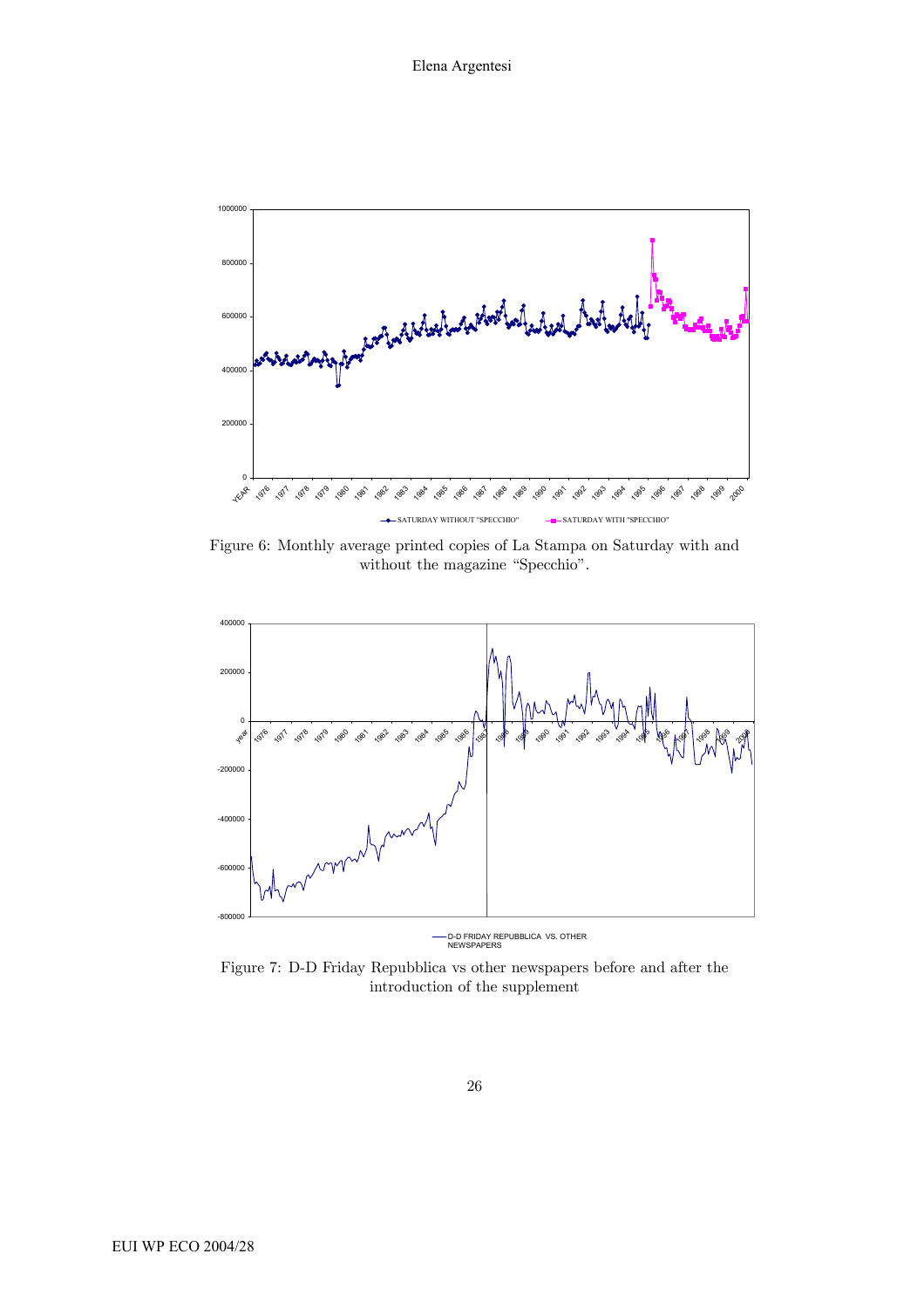

Figure 8: D-D disaggregated Friday Repubblica vs other newspapers before and after the introduction of the supplement



-D-D REPUBBLICA FRIDAYS VS. OTHER WEEKDAYS

Figure 9: D-D Repubblica Friday vs other weekdays before and after the introduction of the supplement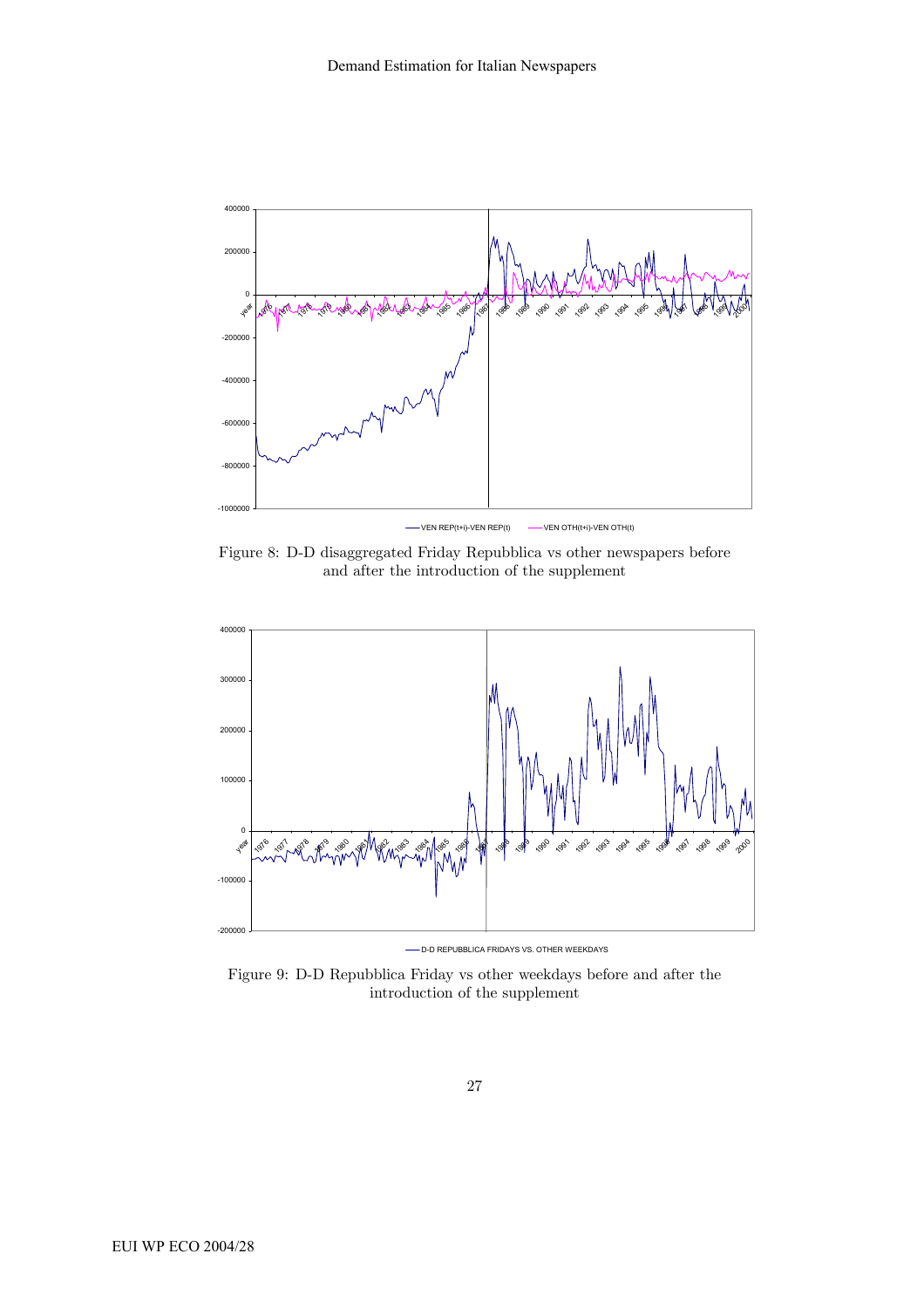

Figure 10: D-D disaggregated Repubblica Friday vs other weekdays before and after the introduction of the supplement



D-D EXCEPT FRIDAYS REPUBBLICA vs OTHER NEWSPAPERS

Figure 11: D-D except Friday Repubblica vs other newspapers before and after the introduction of the supplement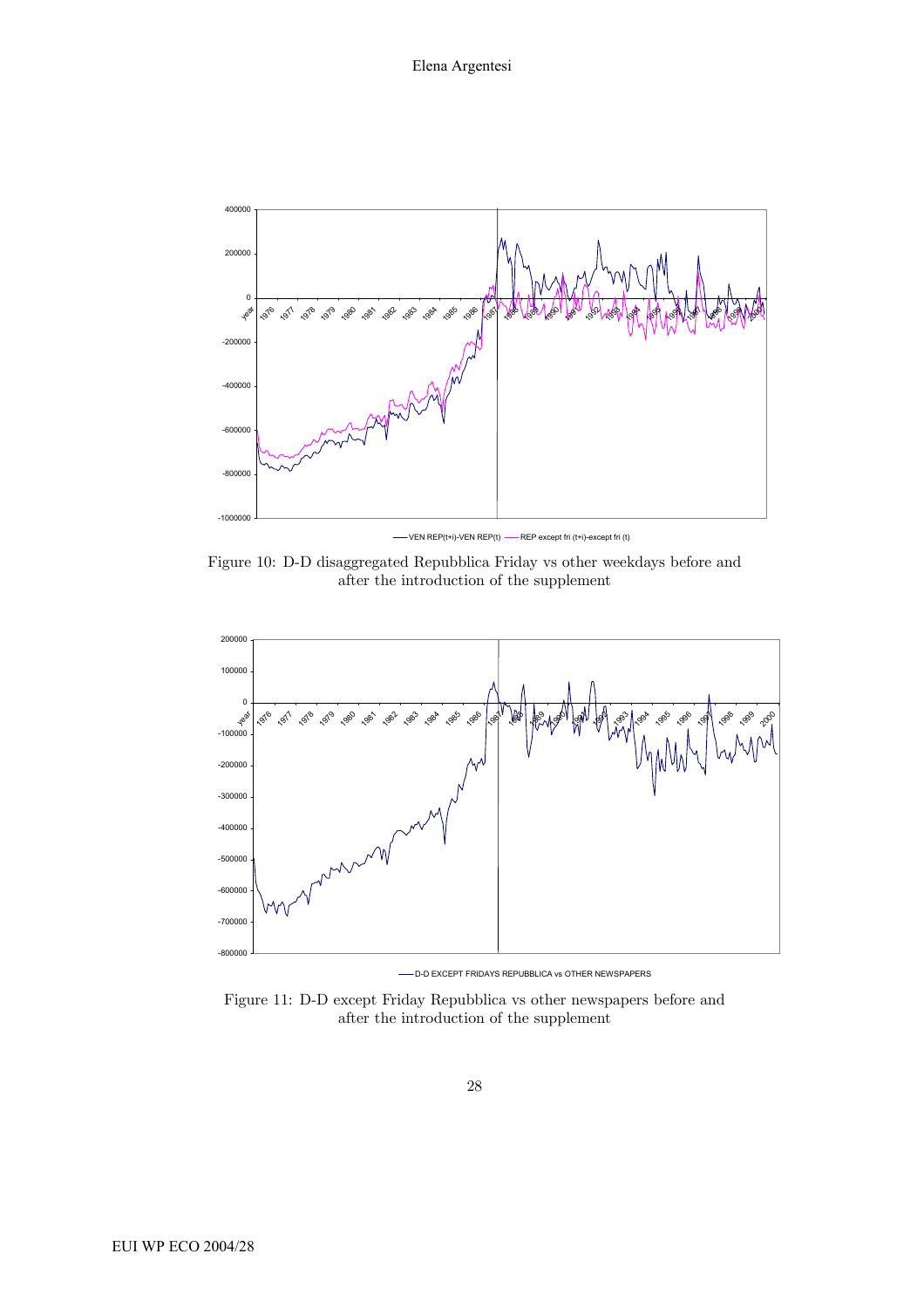|                                  | Logit fixed effects | Nested Logit fixed effects |
|----------------------------------|---------------------|----------------------------|
| Own supplement (day)             | $0.320***$          | $0.124$ ***                |
|                                  | (0.046)             |                            |
|                                  | $0.424***$          | (0.027)<br>$0.170***$      |
| Own supplement                   |                     |                            |
|                                  | (0.041)             | (0.030)                    |
| Own women supplement (day)       | $0.191***$          | $0.051*$                   |
|                                  | (0.044)             | (0.026)                    |
| Own women supplement             | 0.031               | $-0.005$                   |
|                                  | (0.025)             | (0.023)                    |
| Real price                       | $-0.030***$         | $-0.009***$                |
|                                  | (0.004)             | (0.002)                    |
| Number of local sections         | $0.043***$          | $0.016***$                 |
|                                  | (0.006)             | (0.004)                    |
| Games with prizes                | $0.215***$          | $0.132***$                 |
|                                  | (0.032)             | (0.019)                    |
| Website                          | $-0.083***$         | $-0.054***$                |
|                                  | (0.026)             | (0.015)                    |
| Time trend                       | Yes                 | Yes                        |
| Constant                         | - 4.748             | $-3.961$                   |
| Correlation coefficient $\sigma$ |                     | 0.633                      |
| N. of obs.                       | 8088                | 8088                       |
| N. of groups                     | 28                  | 28                         |

Table 2: Estimation results

Note: The dependent variable is log market shares (see equations (6) and (8)). Standard errors are in parentheses. Other control variables are included in the regression, such as dummies for sport events, elections, change of editors etc.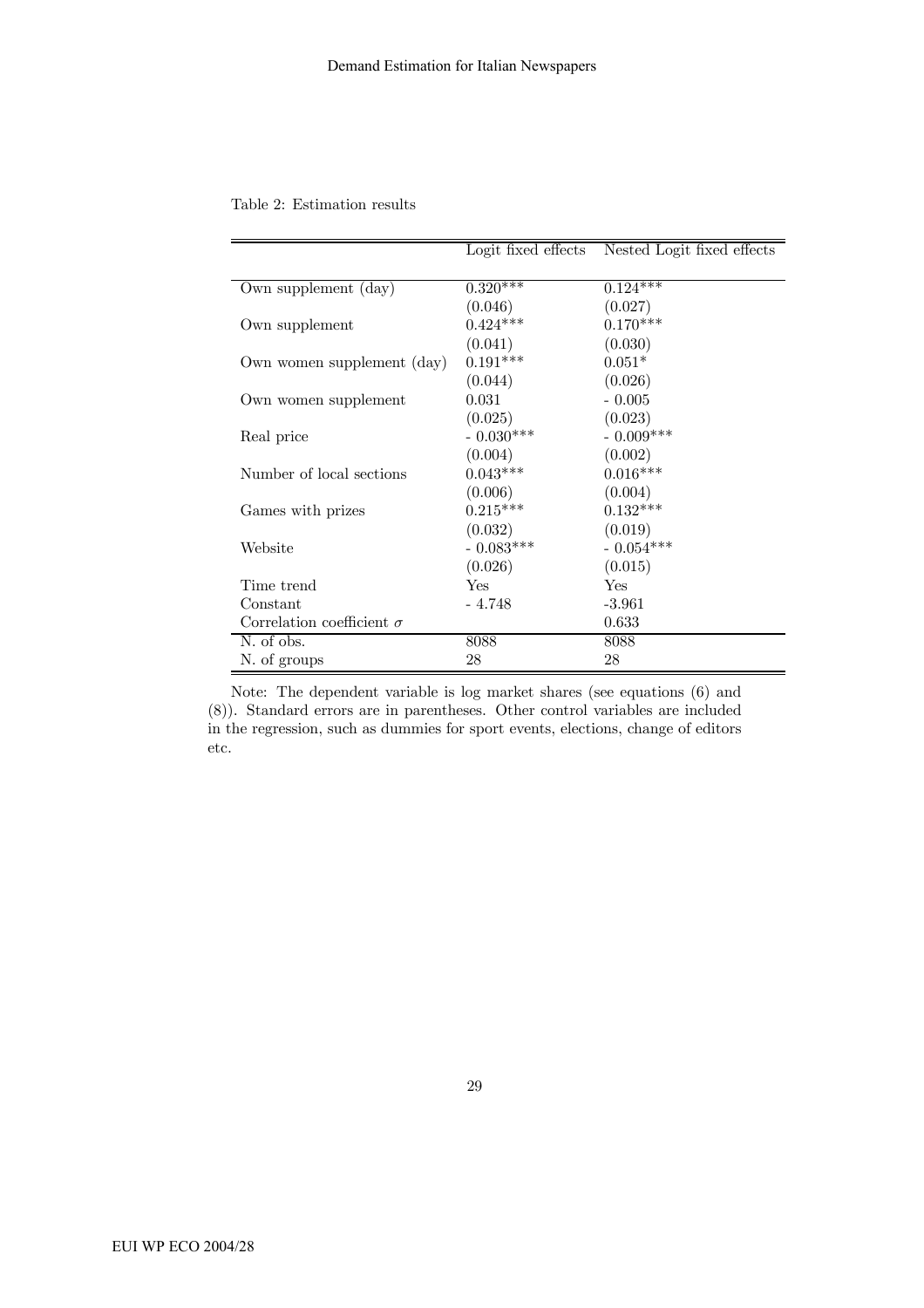|            |          | Corriere  | Repubblica | <i>Stampa</i> | Giornale  | Outside   |
|------------|----------|-----------|------------|---------------|-----------|-----------|
| Corriere   | copies   | 499359    | $-8062$    | $-5780$       | $-3302$   | $-482215$ |
| magazine   | relative | 0.5452    | $-0.0103$  | $-0.0106$     | $-0.0115$ | $-0.0106$ |
| Repubblica | copies   | -8740     | 489421     | $-5582$       | $-3158$   | $-471941$ |
| magazine   | relative | $-0.0104$ | 0.5027     | $-0.0103$     | $-0.0112$ | $-0.0104$ |
| Stampa     | copies   | $-5188$   | $-4713$    | 310184        | $-2169$   | $-298114$ |
| magazine   | relative | $-0.0066$ | $-0.0065$  | 0.5261        | $-0.0061$ | $-0.0064$ |

Table 3: Logit model: Impact of supplements in the weekday of issue (printed copies and relative printed copies)

Table 4: Logit model: Impact of supplements in weekdays other than the weekday of issue (printed copies and relative printed copies)

|            |          | Corriere  | Repubblica | Stampa    | Giornale  | Outside   |
|------------|----------|-----------|------------|-----------|-----------|-----------|
| Corriere   | copies   | 287870    | $-4821$    | $-3378$   | $-1862$   | $-278184$ |
| magazine   | relative | 0.3482    | $-0.0059$  | $-0.0061$ | $-0.0065$ | $-0.0060$ |
| Repubblica | copies   | $-4761$   | 263721     | $-3098$   | $-1712$   | $-254150$ |
| magazine   | relative | $-0.0057$ | 0.3359     | $-0.0056$ | $-0.0060$ | $-0.0056$ |
| Stampa     | copies   | $-3344$   | $-3021$    | 185962    | $-1285$   | $-178312$ |
| magazine   | relative | $-0.0038$ | $-0.0038$  | 0.3553    | $-0.0038$ | $-0.0038$ |

Table 5: Nested Logit model: Impact of supplements in the weekday of issue (printed copies and relative printed copies)

|           |          | Corriere  | Repubblica | Stampa    | Giornale  | Outside   |
|-----------|----------|-----------|------------|-----------|-----------|-----------|
| Corriere  | copies   | 465504    | $-122457$  | $-89197$  | $-50763$  | $-203087$ |
| magazine  | relative | 0.5077    | $-0.1559$  | $-0.1644$ | $-0.1752$ | $-0.0044$ |
| Republica | copies   | $-128946$ | 446651     | $-81437$  | $-45551$  | $-190717$ |
| magazine  | relative | $-0.1532$ | 0.4593     | $-0.1496$ | $-0.1585$ | $-0.0042$ |
| Stampa    | copies   | $-82252$  | -73333     | 320059    | $-36155$  | $-128020$ |
| magazine  | relative | $-0.1059$ | $-0.1011$  | 0.5450    | $-0.1013$ | $-0.0027$ |

Table 6: Nested Logit model: Impact of supplements in weekdays other than the weekday of issue (printed copies and relative printed copies)

|            |          | Corriere  | Repubblica | Stampa    | Giornale  | Outside   |
|------------|----------|-----------|------------|-----------|-----------|-----------|
| Corriere   | copies   | 262150    | $-71930$   | $-52800$  | $-28451$  | $-114853$ |
| magazine   | relative | 0.3176    | $-0.0882$  | $-0.0954$ | $-0.0998$ | $-0.0024$ |
| Repubblica | copies   | -70706    | 245035     | $-45640$  | $-24921$  | $-103768$ |
| magazine   | relative | $-0.0850$ | 0.3129     | $-0.0822$ | $-0.0858$ | $-0.0022$ |
| Stampa     | copies   | -47390    | $-42649$   | 179583    | $-18560$  | -70984    |
| magazine   | relative | $-0.0545$ | $-0.0544$  | 0.3433    | $-0.0543$ | $-0.0015$ |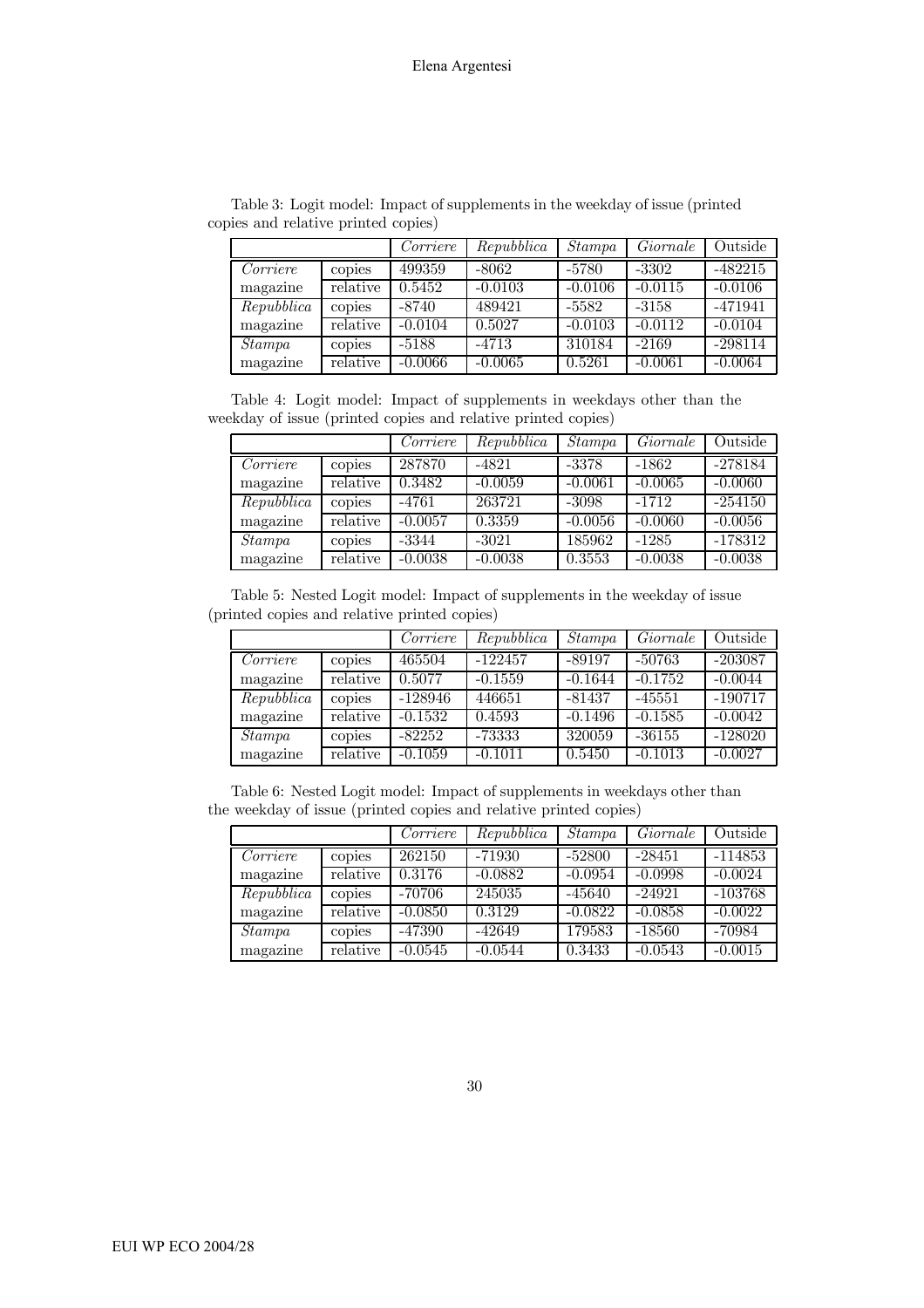## 8 Appendix 3: A numerical example of bundling as a promotional device

The idea that the introduction of a supplement sold together with the newspaper could be a profitable way to attract readers for the newspaper itself can be illustrated by an example with a discrete distribution of consumer types. Let us first consider a situation where a monopolist sells a newspaper at time  $t_0$  and at time  $t_1$  introduces a supplement sold with the newspaper as a bundle in order to attract new readers. Under the assumption that reading a newspaper makes readers used to it, consumers who have bought the newspaper in  $t_1$  will have a higher willingness to pay in a following period  $t_2$ . This can be seen as a sort of learning cost for the reader of a newspaper. Therefore the supplement attracts new readers that will become repeat-purchasers of the newspaper afterwards.

Let us examine an example that shows why bundling can be profitable as a promotional device.

Suppose that in period  $t_1$  the monopolist produces good N (newspaper) and a supplement S. There are five types of consumers, whose reservation values for the good are:

N S A 110 92 B 90 5 C 30 10 D 50 100 E 4 146

It is easy to show that here bundling is not profitable as a price discrimination device in a single period. In  $t_1$  the optimal price with bundling would still be  $p_1^{N+S} = 150$  and profits 450, whereas with independent pricing prices would now be  $p_1^N = 90$  and  $p_1^S = 92$ , and total profits are 456 ( $\Pi_1^N = 180$  and  $\Pi_1^S = 276$ ).<sup>37</sup>

After having shown that in this example bundling is less profitable than independent pricing from a static point of view, we now show that bundling may be more profitable in a dynamic sense, namely as a promotional device.

We then have to show that:

- 1. Bundling is better than independent pricing in a two-period setting. In the absence of static price discrimination motivations for bundling, this implies that the only reason that makes bundling profitable is its promotional effect, namely the fact that it allows to attract readers in the second period;
- 2. Bundling is the best promotional device: show that bundling is more profitable than a price cut.

Bundling vs. independent pricing As explained above, in a one-period setting profits with bundling are 450 and with independent pricing they are 456.

 $37$ <sup>I</sup> assume zero cost of production.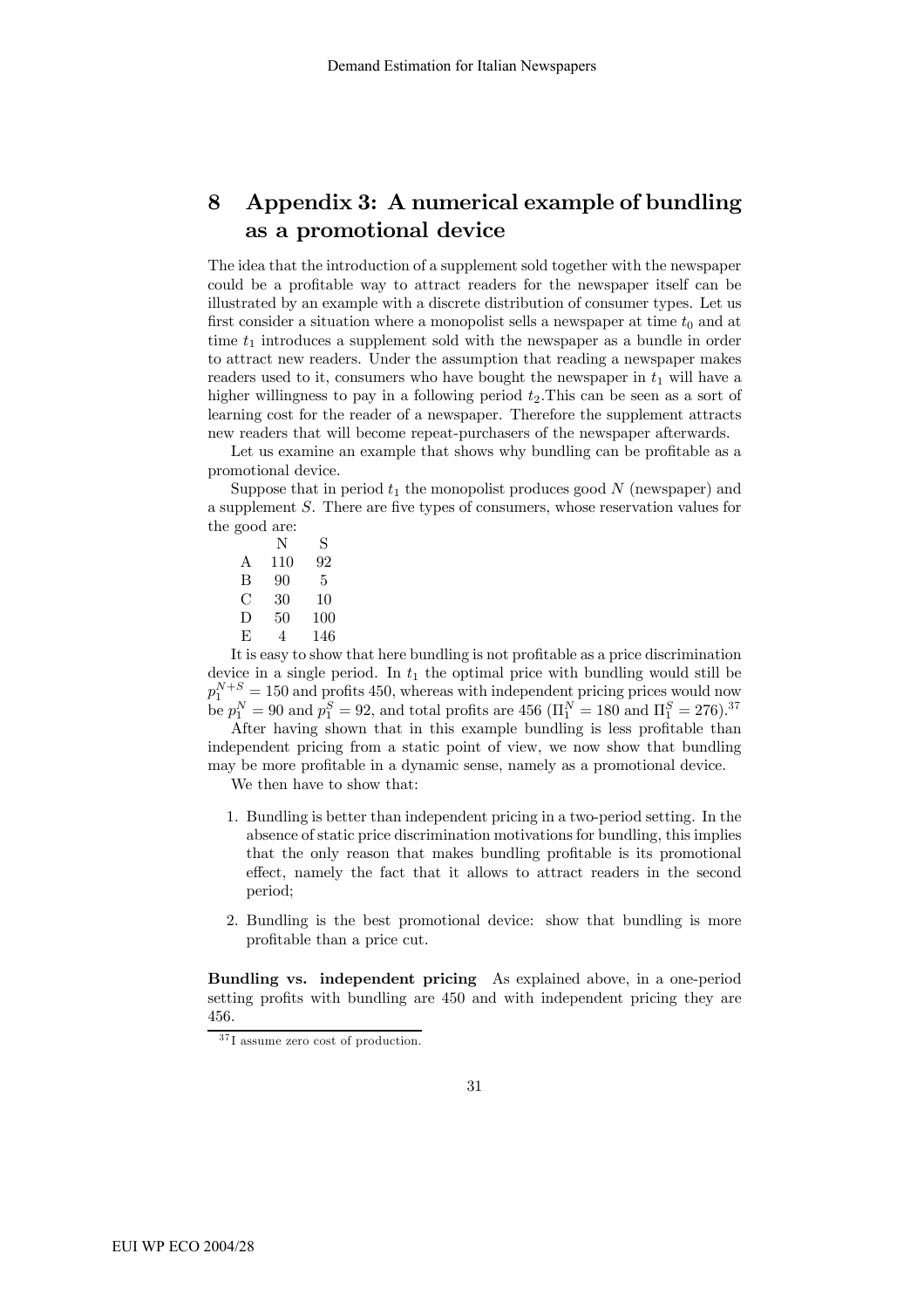I assume that if a consumer buys good  $N$  in period  $t_1$ , his willingness to pay for that good in period  $t_2$  is increased by 40. The maximization problem of the newspaper firm is solved by determining first the optimal (two-period) pricing strategy with bundling and with independent pricing, and then comparing the corresponding outcomes.

• BUNDLING

In a two-period setting, the best bundling strategy entails selling the bundle at price 150 in  $t_1$ , and good N alone in  $t_2$ . With this pricing strategy, only consumers A, D, and E buy the bundle in  $t_1$ , and consumers reservation values in  $t_2$  are therefore:

- N
- A 150
- B 90
- C 30
- D 90
- E 44

Therefore the optimal price in period  $t_2$  is  $p_2^N = 90$  and profits are 270. Overall profits in the two periods are 720.

#### • INDEPENDENT PRICING

In a two-period setting, the best strategy with independent pricing entails selling good  $N$  at price 90 to consumers A and B in  $t_1$ . Consumers reservation values in  $t_2$  are:

- N
- A 150
- B 130
- C 30
- D 50
- $E = 4$

Therefore the optimal price is  $p_2^N = 130$  and profits are 260. Notice that with independent pricing consumers A and B are the only ones who purchase good N, because there is no market enlargement. Overall profits with independent pricing are 716.

Therefore in this two-period setting, bundling is more profitable because the overall revenue the firm gets if it decides to bundle in period  $t_1$  is 720, whereas it is 716 if it chooses to sell the two goods independently. This is due to the fact that bundling allows to attract a new consumer in the last period (consumer D), and this effect more than compensates the lower profits obtained in the short run.

There are therefore five types of consumers in this example. Type A consumers are "captive", in the sense that their willingness to pay for the newspaper is very high and they buy it with or without the supplement. Type B has instead a very low valuation for the supplement and is not willing to pay a higher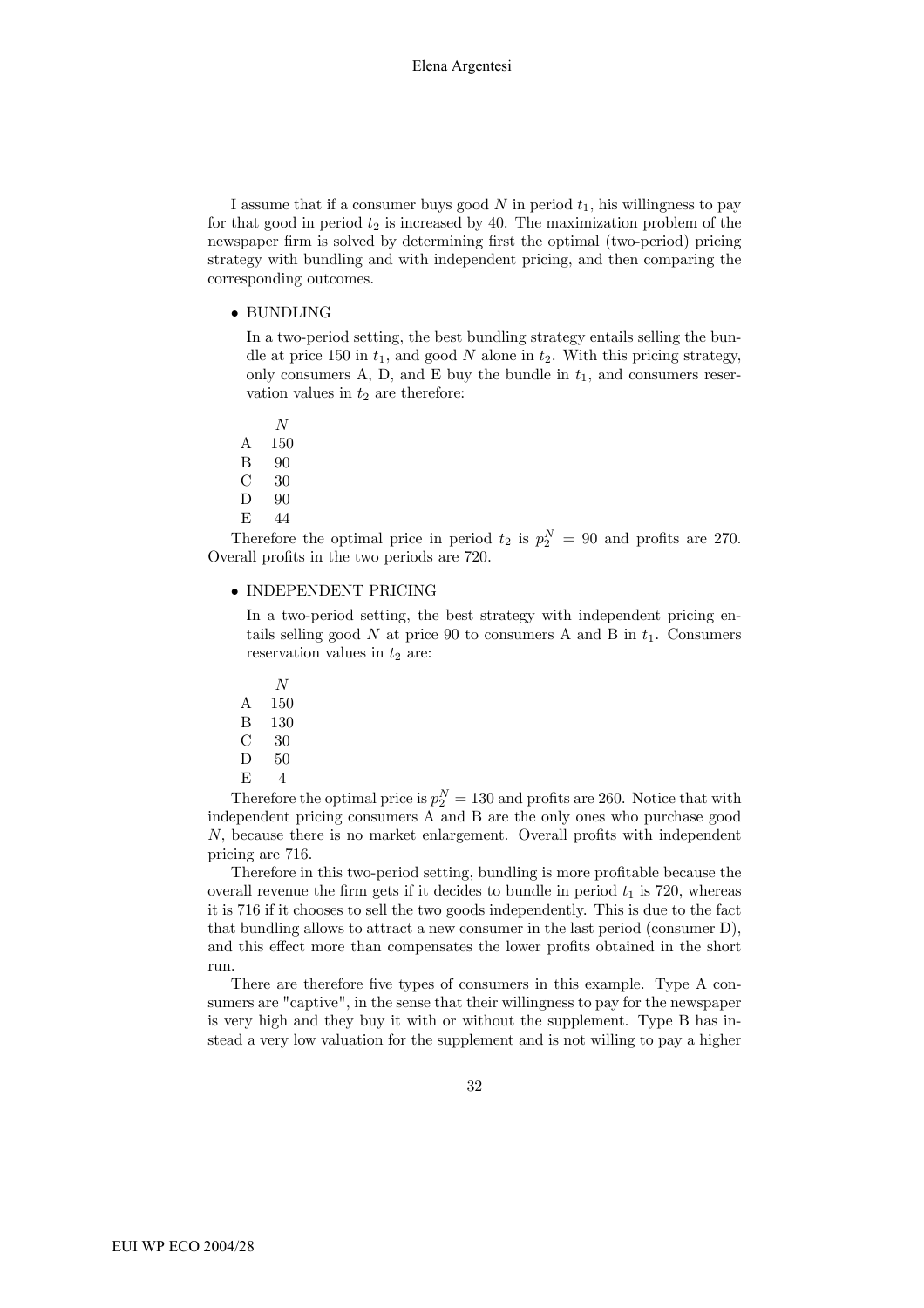price for the bundle, therefore he does not buy the newspaper if sold together with the magazine. Consumer C does not buy the newspaper anyway, whereas consumers D and E buy it only if bundled with the supplement, because they have a very high valuation for the latter. The difference between D and E is that the former has a high enough valuation for  $N$  and once it learns to read it he keeps on buying it in following periods; this consumer represents the market enlargement or business stealing effect.<sup>38</sup> Consumer E is instead a one-shot buyer, attracted only by the supplement.

The crucial question is now whether bundling is the best promotional device: would it not be more profitable to lower the price of N in  $t_1$  instead of bundling? We now show that in this example bundling is more profitable than price cutting as a way to attract new readers.

Bundling vs. price cutting In order to show that bundling is the best promotional device, we now compare it with a price cutting in period  $t_1$ .

Solving the problem backwards, it is easy to see that the firm obtains the highest profit in  $t_2$  when consumer D has bought in  $t_1$ , because in this case it can price at 90 and get profits of 270, selling to A, B, and D. Therefore in  $t_1$ the firm wants to attract consumer D, and it can do it by either a strategy of bundling or a price cut.

In period  $t_1$ , profits with bundling are 450, as explained above. If instead the firm wants to attract type D consumers with a price cut, it has to lower the price of N to 50 and earn  $\Pi_1^N = 150$ . The price of S is instead  $p_1^S = 92$  and the corresponding profits are  $\Pi_1^S = 276$ . Overall profits in  $t_1$  with a price cut are 426. Therefore bundling is more profitable than price cutting as a way to attract new readers.

Pure bundling or mixed bundling? One could argue that pure bundling is not the most profitable bundling strategy, because the firm could get higher profits in  $t_1$  by adopting a mixed bundling strategy, i.e. selling both the bundle and good  $N$  alone. By doing so, in our example the firm could sell the bundle to A, D, and E, getting a profit of 450, but could also sell good N alone to consumer B (who did not purchase with pure bundling), getting an additional profit of 90.

We can modify the example to show that pure bundling may indeed be the most profitable strategy. The intuition is that by giving the opportunity of selling good N alone you also lose some consumers that would purchase the bundle otherwise, and the result is that total profits are lower.

In order to show this, I modify the example in the following way:  $39$ 

<sup>&</sup>lt;sup>38</sup> In order to disentangle these two effects we should adopt a duopolistic setting. This would also allow to consider the possibility that the firm who introduces the supplement loses forever those readers who are not willing to buy the bundle (type B in the example). This may happen if these readers are captured by a rival newspaper in period  $t_1$ , and their willingness to pay for this newspaper increases so that they stick to it in period  $t_2$ .

 $^{39}$ In this second example there is scope for price discrimination with bundling even in the short run, because first-period profits with bundling are 555 whereas with independent pricing